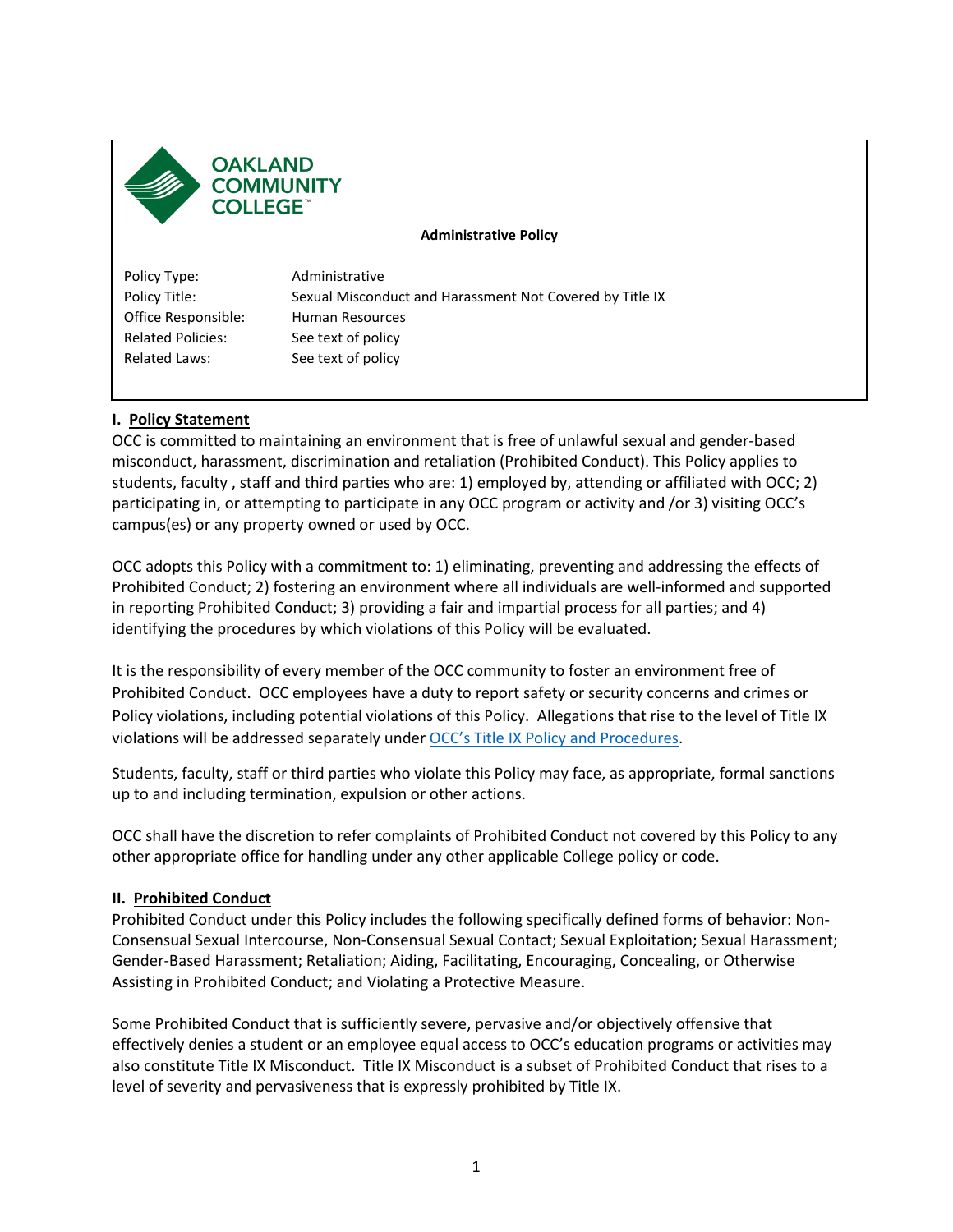Whether someone has engaged in Prohibited Conduct under this Policy will be assessed under a "Reasonable Person" standard, which means the conduct will be evaluated from an objective standard a reasonable person similarly situated to the complainant and in consideration of the context of the behavior and circumstances. that does not directly depend on the perspective of the complainant, but depends on the perspective of

### **Types of Prohibited Conduct**

### 1. Non-Consensual Sexual Intercourse

person's affirmative consent, no matter how slight the penetration or contact.<br>2. <u>Non-Consensual Sexual Contact</u> Any form of vaginal, anal, or oral penetration by a penis, object, tongue, or digits without a person's affirmative consent; or oral copulation (mouth-to-genital contact or genital-to-mouth contact) without a

 Intentional sexual touching includes deliberate contact, under or over clothing, with the breasts, buttocks, groin, or genitals, or conscious and willful touching another with any of these body parts; making another person touch any of these body parts under or over clothing; and the emission of Any intentional sexual touching, directly or indirectly, without a person's affirmative consent. ejaculate on the clothing or body of another person.

### 3. Sexual Exploitation

 gratification, financial gain, personal benefit or advantage, or any other purpose. Examples of sexual non-consensual video- or audio-recording of sexual activity or circulation of such recorded material (i.e. revenge pornography); non-consensual photographing individuals who are partly undressed, naked, or observing unsuspecting individuals who are partly undressed, naked, or engaged in sexual acts; Non-consensual abuse or exploitation of another person's sexuality for the purpose of sexual exploitation may include, but are not limited to: invasion of sexual privacy; prostituting an individual; engaged in sexual acts and transmitting or posting those photographs without an individual's consent; knowingly transmitting a sexually transmitted disease (STD); exposing one's breasts, buttocks, or genitals without affirmative consent or inducing another to do the same; and inducing incapacitation for the purpose of making another person vulnerable to non-consensual sexual activity.

### 4. Sexual Harassment

Unwelcome sexual advances, requests for sexual contact or favors, conduct based on gender stereotypes, or other verbal, non-verbal, physical, or visual conduct of a sexual nature constitutes sexual harassment when:

- a. Submission to such conduct is made either explicitly or implicitly a term or condition of an individual's academic, co-curricular, or campus life activities or of an individual's employment;
- b. Submission to or rejection of such conduct by an individual is used as the basis for academic or student life or employment decisions affecting that individual;
- c. The conduct is so severe or pervasive that it unreasonably interferes with a person's College employment, academic performance, or participation in College programs or activities; or
- d. The conduct is so severe or pervasive that it creates an intimidating, hostile, demeaning, or offensive student learning environment or employment setting.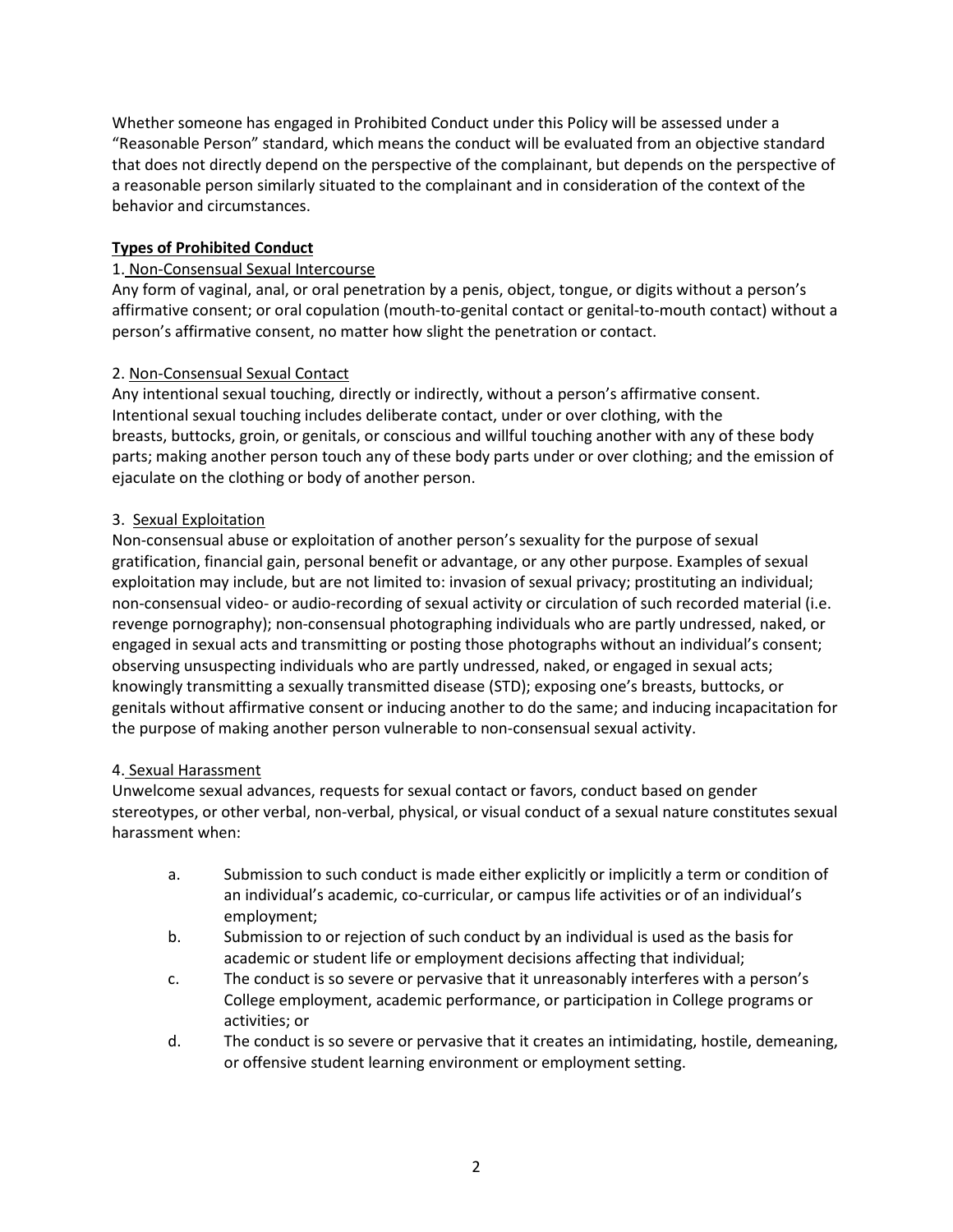### **Examples of Sexual Harassment**

a. Physical assault;

 b. Direct or implied threats that submission to sexual advances will be a condition of employment, work status, promotion, grades, or letters of recommendation;

 c. Direct propositions of a sexual nature which are unwelcome or intimidating to the recipient;

 repeated and unwanted staring that would discomfort or humiliate a reasonable person at d. Subtle pressure for sexual activity, an element of which may be conduct such as whom the staring was directed;

 e. An unwelcome pattern of conduct (not legitimately related to the subject matter of a the conduct was directed that includes one or more of the following: (i) comments of a sexual nature; or (ii) sexually explicit statements, questions, jokes, or anecdotes; or course if one is involved) intended to discomfort and/or humiliate a reasonable person at whom

 unnecessary touching, patting, hugging, or brushing against a person's body; (ii) remarks of a f. An unwelcome pattern of conduct that would discomfort and/or humiliate, a reasonable person at whom the conduct was directed that includes one or more of the following: (i) sexual nature about a person's clothing or body; or (iii) remarks about sexual activity or speculations about previous sexual experience.

### 5. Gender-Based Harassment

Gender-Based Harassment includes harassment based on actual or perceived sex, sexual orientation, gender identity, gender expression, or pregnancy. Such harassment may include acts of aggression, intimidation, or hostility, whether verbal, graphic, physical, or otherwise, even if the acts do not involve conduct of a sexual nature, when the behavior:

- Effectively denies access to a College program or activities, as defined by a reasonable person;
- Is used as the basis for or a factor in decisions affecting that individual's employment, education or participation in a College program or activity; and/or

 • Creates a severe or pervasive environment for that individual's participation in a College College will consider the totality of known circumstances, including the nature, frequency, program or activity. A hostile environment exists when the conduct is sufficiently severe, persistent or pervasive that it unreasonably interferes with an individual's participation in a College program or activity, or creates an intimidating, hostile, offensive, or abusive environment for that individual's employment, education, living environment, or participation in a College program or activity. Conduct must be deemed severe, persistent, or pervasive (based upon a reasonable person standard). In evaluating whether a hostile environment exists, the intensity, location, context, and duration of the behavior.

 of this Policy, a severe incident, even if isolated, can be sufficient. Examples of conduct that may Although a harassing hostile environment is generally created through a series of incidents, for purposes constitute Gender-Based Harassment include but are not limited to:

• A series of written, verbal, or electronic statements that disparage a person based on their actual or perceived sex, gender identity, gender expression, sexual orientation, or pregnancy;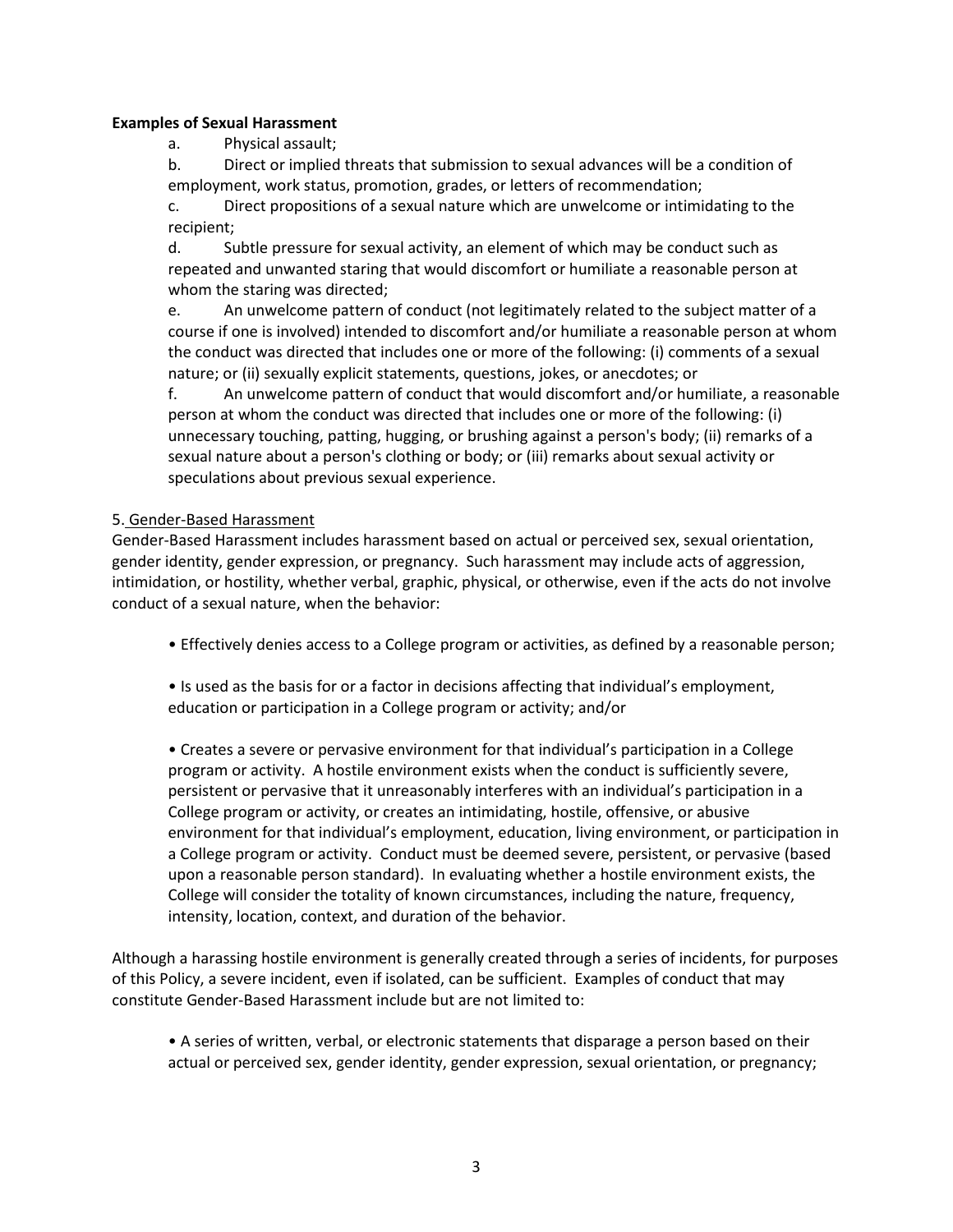• Threats of violence toward an individual based on their actual or perceived identity; within a protected class, or toward an entire sex, gender identity, gender expression, sexual orientation, or pregnancy status as a group; and/or

 • Defacing College property, or another individual's property, with symbols or language intended or understood by a reasonable person to disparage or threaten a person or group based on sex, gender identity, gender expression, sexual orientation, or pregnancy.

 even though such negative effects were unintended. Unwelcome behavior constitutes Gender-Based Harassment if a reasonable person would consider it sufficiently severe, persistent, or pervasive as to This definition addresses intentional conduct. It also includes conduct which results in negative effects interfere unreasonably with academic, other educational, or employment performance or participation in a College activity or living environment.

## 6. Retaliation

 individual who engages with the College in connection with a sexual harassment/misconduct complaint. Any adverse action or threatened action, taken or made, personally or through a third party, against someone who has filed a sexual harassment/misconduct report or complaint (a complainant), has been the subject of a sexual harassment/misconduct report or complaint (a respondent), or any other All individuals and groups of individuals, not just a respondent or complainant, are prohibited from engaging in retaliation.

- other conduct that would discourage a reasonable person from engaging in activity protected • Retaliation includes directly or indirectly threatening, intimidating, harassing, or engaging in any under this Policy, such as seeking services; receiving protective measures and accommodations; reporting sexual harassment/misconduct; and/or participating in an investigation or adjudication.
- Retaliation may be present even when there is a finding of "no responsibility."

This provision does not apply to reports made, or information provided, in good faith, even if the facts alleged in the report are determined not to be accurate. Filing a counter complaint, counter appeal, or conduct complaint through processes established by College policy does not, in itself, constitute retaliation, unless it is determined that the filing was without a reasonable basis and made in bad faith.

 Aiding, facilitating, encouraging, concealing, or otherwise assisting in a violation (or attempted violation) of this Policy is prohibited by this Policy. 7. Aiding, Facilitating, Encouraging, Concealing, or Otherwise Assisting in Prohibited Conduct

### 8. Violation of Protective Measures

8. <u>Violation of Protective Measures</u><br>Violation of a protective measure occurs when an individual deviates from the guidelines of an express directive by a College official. Violation of a Protective Measure is considered a violation of this policy.

### **III. Definitions**

 Prohibited Conduct includes a range of behaviors focused on sex and/or gender. Prohibited Conduct can occur between strangers, acquaintances, or people who know each other well, including between regardless of gender identity or sexual orientation and can occur between people of the same or people involved in a consensual relationship. Prohibited Conduct can be committed by anyone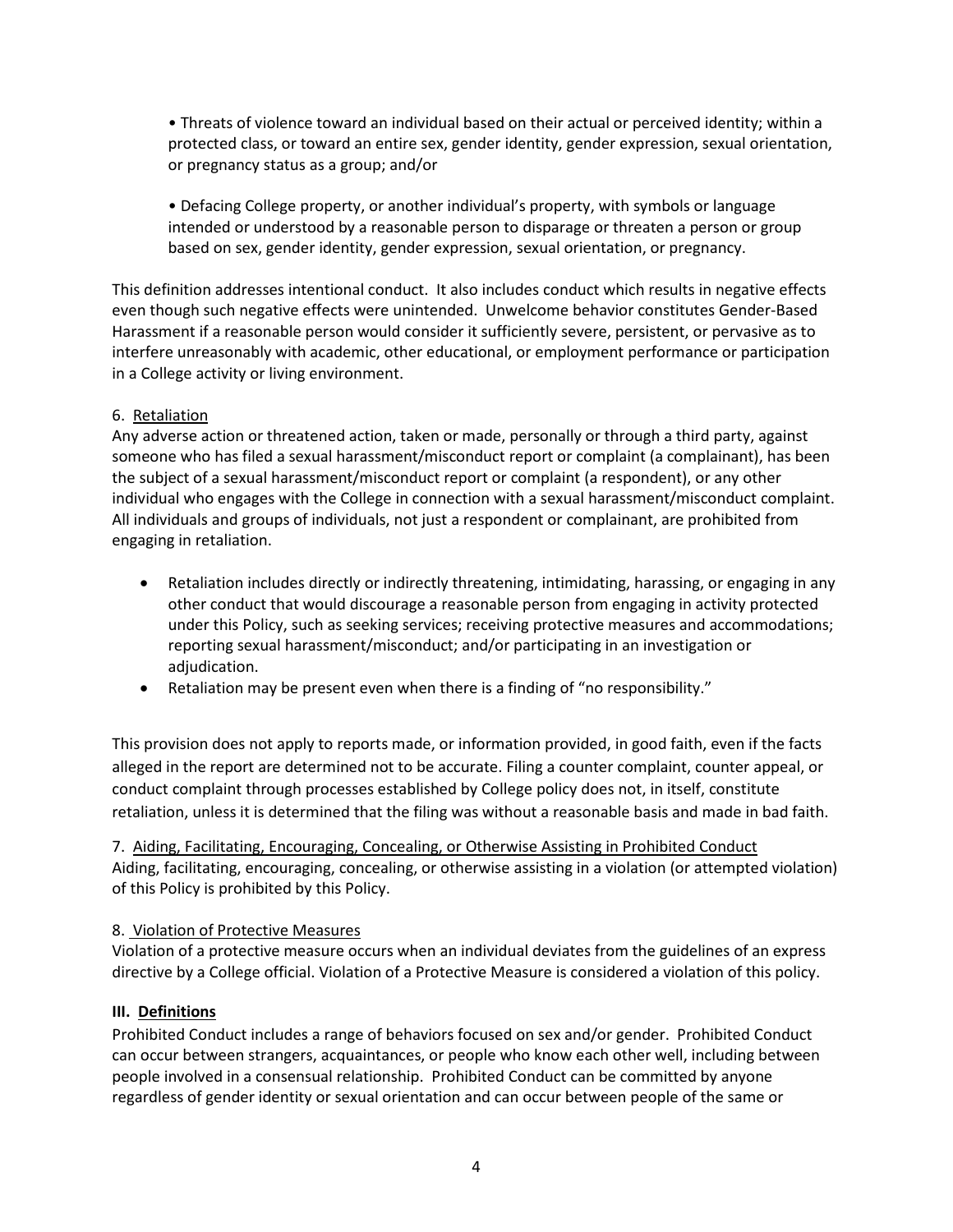different sex or gender. For purposes of this Policy, some key terms are defined below. Additional terms are defined within the text of the Policy.

A. Prohibited Conduct: As referred to in Section II, "Prohibited Conduct" is an umbrella term that encompasses all unwelcome conduct based on sex or gender that is so severe or pervasive that it has or participation in College programs or activities, or creates a working, learning, program or activity environment that a reasonable person would find intimidating, hostile or offensive. "Prohibited the purpose or effect of unreasonably interfering with a person's employment, academic performance Conduct" includes non-consensual sexual intercourse, non-consensual sexual contact, sexual exploitation, sexual harassment, gender-based harassment, retaliation, and aiding, facilitating, encouraging, concealing, or otherwise assisting, and violating a protective measure.

B. Community: OCC students and employees.

C. Complainant: An individual who is the victim of, or alleged to be the victim of, conduct that may constitute "Prohibited Conduct" under this Policy.

D. Confidentiality and Privacy: Confidentiality and Privacy have distinct meanings under this Policy.

 "Confidentiality" generally means that information shared with a licensed confidential resource cannot be revealed to any other person or office unless written permission is granted by the individual to share their information.

 "Privacy" generally means that information related to a report of Prohibited Conduct will only be shared with a limited circle of individuals who "need to know" in order to assist in the assessment, investigation, or resolution of the report. While not bound by confidentiality, these individuals will be discreet and respect the privacy of all individuals involved in the process.

 The privacy of student education records will be protected in accordance with the Family Educational Rights and Privacy Act ("FERPA"), (20 U.S.C. § 1232g; 34 CFR Part 99), as outlined in the College's FERPA [Policy.](https://www.oaklandcc.edu/college-policies/default.aspx) The privacy of an individual's medical and related records may be protected by the Health Insurance Portability and Accountability Act of 1996 ("HIPAA"), excepting health records protected by FERPA. Access to an employee's personnel records may be restricted by applicable state and federal law.

 While there are certain limitations on privacy, the College generally will not release the names of the complainant or respondent to the general public without express written consent or absent another exception consistent with the law. The release of names will be guided by applicable law, including the Family Educational Rights and Privacy Act (FERPA) and the Jeanne Clery Disclosure of Campus Security Policy and Campus Crime Statistics Act ("Clery Act"), 20 U.S.C. §1092(f) (2018).

 In addition, no information shall be released from a proceeding to enforce this Policy except as required or permitted by law and College Policy.

E. Confidential Resource - A licensed OCC counselor who provides psychological services on an emergency basis pending referral to outside resources.

F. Consent: A free and willing agreement to engage in a sexual act, provided without force or coercion, between individuals who are of sufficient age and are not mentally incapable, mentally disabled,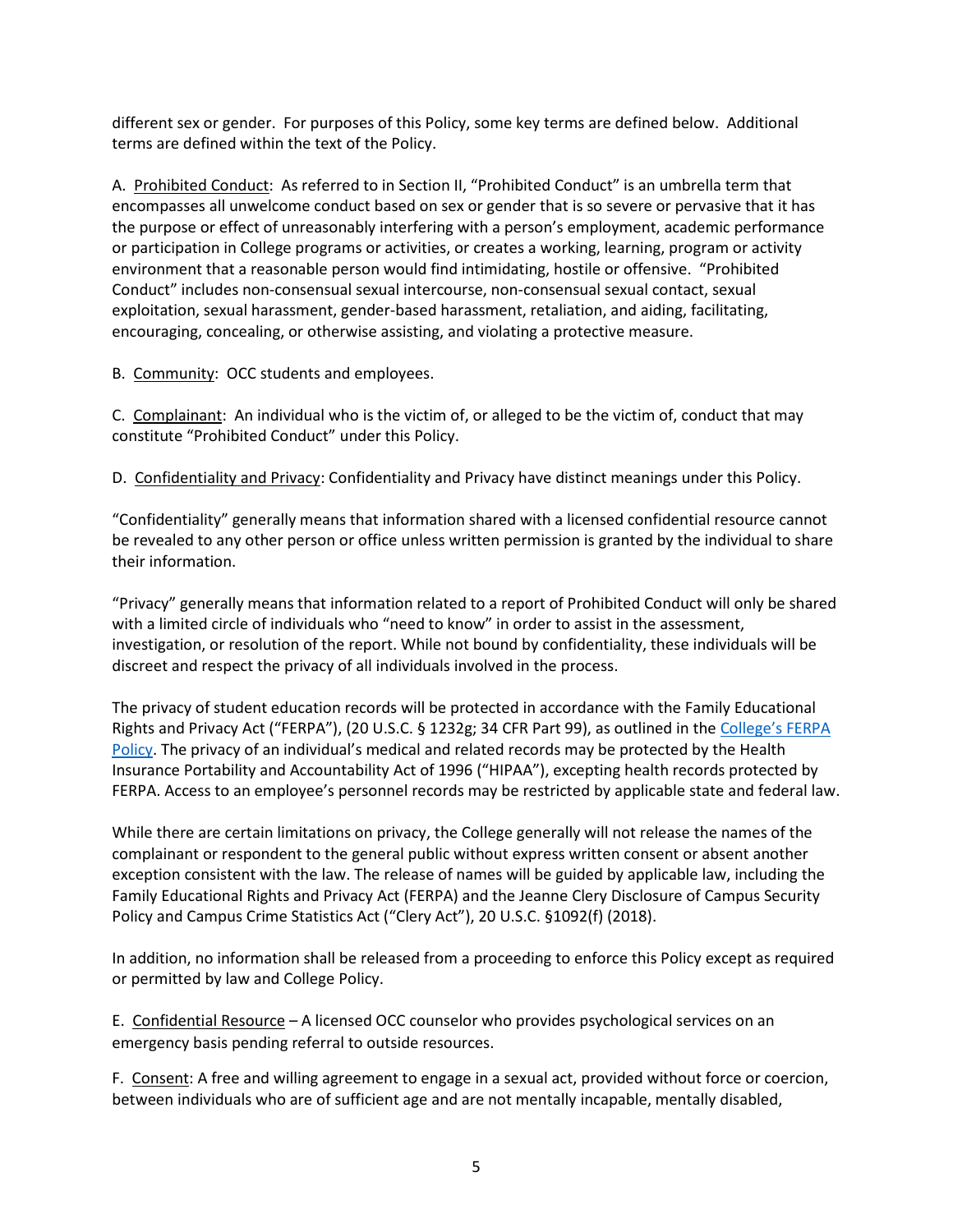engage in a particular activity. Consent must be voluntarily given and cannot be obtained through for that activity. Consent is not to be inferred from silence, or a lack of resistance. Consent is not to be activity at one time is not consent to engage in a different sexual activity or to engage in the same sexual activity on a later occasion. Consent can be withdrawn by any party at any point. Once consent is withdrawn, the sexual activity must cease immediately. For purposes of this Policy, in evaluating whether consent was freely sought and given, the issue is whether the respondent knew, or reasonably should have known, that the activity in question was not consensual or that the complainant was unable to consent due to incapacitation. mentally incapacitated or physically helpless, or incapacitated by drugs or alcohol. Consent is a clear and unambiguous agreement, expressed outwardly through mutually understandable words or actions, to coercion or force, and the person initiating a specific sexual activity is responsible for obtaining consent inferred from an existing or previous dating or sexual relationship. Consent to engage in one sexual

to consent due to incapacitation.<br>G. <u>Days</u>: Any reference to days within this Policy shall be counted as College business days unless otherwise specified.

otherwise specified.<br>H. Educational Programs or Activities: Locations, events, and circumstances where the College exercises substantial control over the respondent and the context in which the Prohibited Conduct occurred.

I. Employee: All regular instructional faculty, supplemental instructional faculty, adjunct faculty, and all other regular and temporary staff.

J. Formal Complaint: A formal complaint is the act that initiates an investigation and the formal person, by mail, or by electronic mail (email) by using the contact information listed on the College's resolution process (Section V). A formal complaint must be filed and signed by a complainant or signed by the Title IX Coordinator, alleging conduct which would constitute a violation of this Policy and requesting OCC to investigate the allegations. A complaint may be filed with the Title IX Coordinator in [Title IX website.](https://www.oaklandcc.edu/publicsafety/title-ix.aspx) Persons who would like more information about filing a Formal Complaint are invited to contact the Title IX Coordinator for additional information.

 address allegations of student on student Prohibited Conduct and is never allowed as an option to K. Informal Resolution: A process where both parties sign and agree to a confidential, facilitated mediation not involving a formal investigation and hearing. Informal resolution is only permitted to resolve allegations that an employee committed an act of Prohibited Conduct against a student.

L. Investigator: An appropriately trained individual, who may be a College employee, who reviews and investigates reports of Prohibited Conduct under this Policy.

M. Preponderance of the Evidence: This means "more likely than not" and is the standard of evidence used during an investigation to determine whether the alleged conduct occurred and/or this Prohibited Conduct Policy was violated.

N. Protected Activity: Exercising any right or privilege under this Policy. Examples of protected activities include reporting (internally or externally) a complaint of Prohibited Conduct in good faith, oppose conduct that constitutes a violation of this Policy, honestly participating as an investigator, witness, decision maker, or otherwise assisting in, an investigation or proceeding related to an alleged assisting others in making such a report, participating in a grievance process, acting in good faith to violation of this Policy.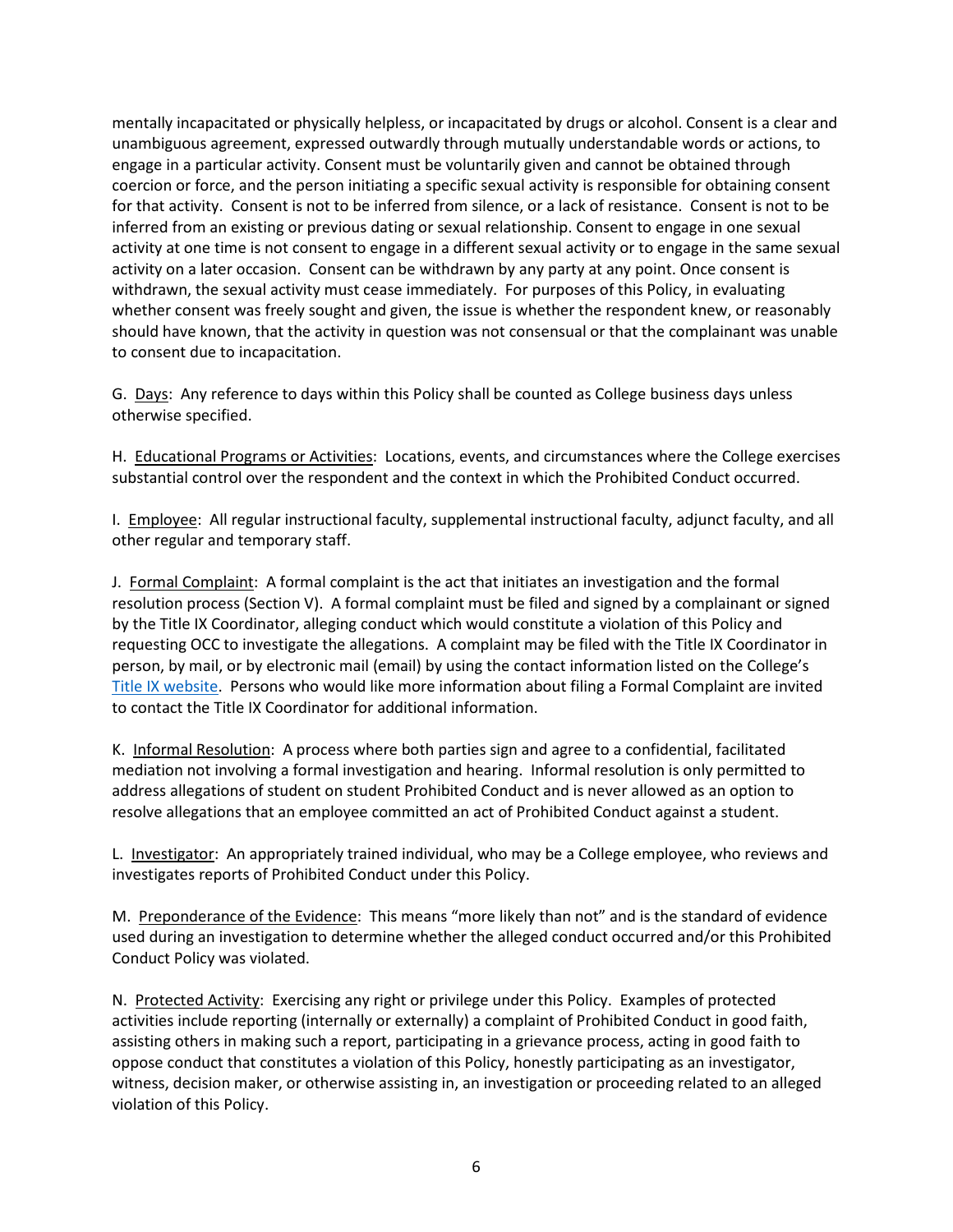O. Student: Any person pursuing academic studies at the College. This term also includes a person who has applied or been accepted for admission to OCC and has accepted an offer of admission or may reasonably be expected to enroll. The term "student" also includes individuals enrolled on a credit or non-credit basis.

P. Supportive Measures: Non-Formal, non-punitive, free of charge individualized services offered to a support, class and work schedule changes, mutual ban on contact (no-contact directive), increased complainant and/or respondent by OCC as appropriate and reasonably available. Such measures are designed to restore or assure equal access to OCC's education programs or activities without unreasonably burdening the other party. Supportive measures are also available whether or not a Formal Complaint has been filed. Supportive measures may include, but are not limited to, academic security, or other measures as determined on a case-by-case basis.

 *Note: Any Supportive Measures put in place will be kept confidential, except to extent that doing so impairs the ability of the College to provide the Supportive Measures.* 

Q. Reasonable Person: A person using average care, intelligence, and judgment in the known circumstances.

R. Respondent: An individual who is reported to have engaged in Prohibited Conduct under this Policy.

S. Third Party: All College contractors, guests, vendors, visitors, volunteers, and any individual who is participating or attempting to participate in an College program or activity, but who is not enrolled in a College program or activity, nor acting as a College employee.

T. Title IX Coordinator: The College official or their designee charged with ensuring the College's overall compliance with Title IX and related College Policy and procedures.

U. Title IX Misconduct: "Title IX Misconduct" is a subset of Prohibited Conduct that rises to a level of severity and pervasiveness such that it is prohibited expressly b[y Title IX.](https://oaklandcc.edu/policies/documents/default.aspx?file=242) Conduct that does not meet the strict definition for Title IX Misconduct is still prohibited by this Policy if it otherwise constitutes Prohibited Conduct.

### **IV. Making a Report**

 violations of this Policy. OCC does not limit the timeframe for reporting an incident regardless of when the incident occurred. However, the College encourages individuals to report as soon as practical, as memories may fade and evidence may be lost over time. OCC encourages individuals to report incidents involving Prohibited Conduct and other potential

 conduct that would be a violation of this Policy. Individuals may also notify the Title IX Coordinator if they believe someone else may have experienced

 Reports of potential violations of this Policy may be made to the Title IX Coordinator, Donna Tuchowski, at [titleixcoordinator@oaklandcc.edu;](mailto:titleixcoordinator@oaklandcc.edu) or [djtuchow@oaklandcc.edu.](mailto:djtuchow@oaklandcc.edu)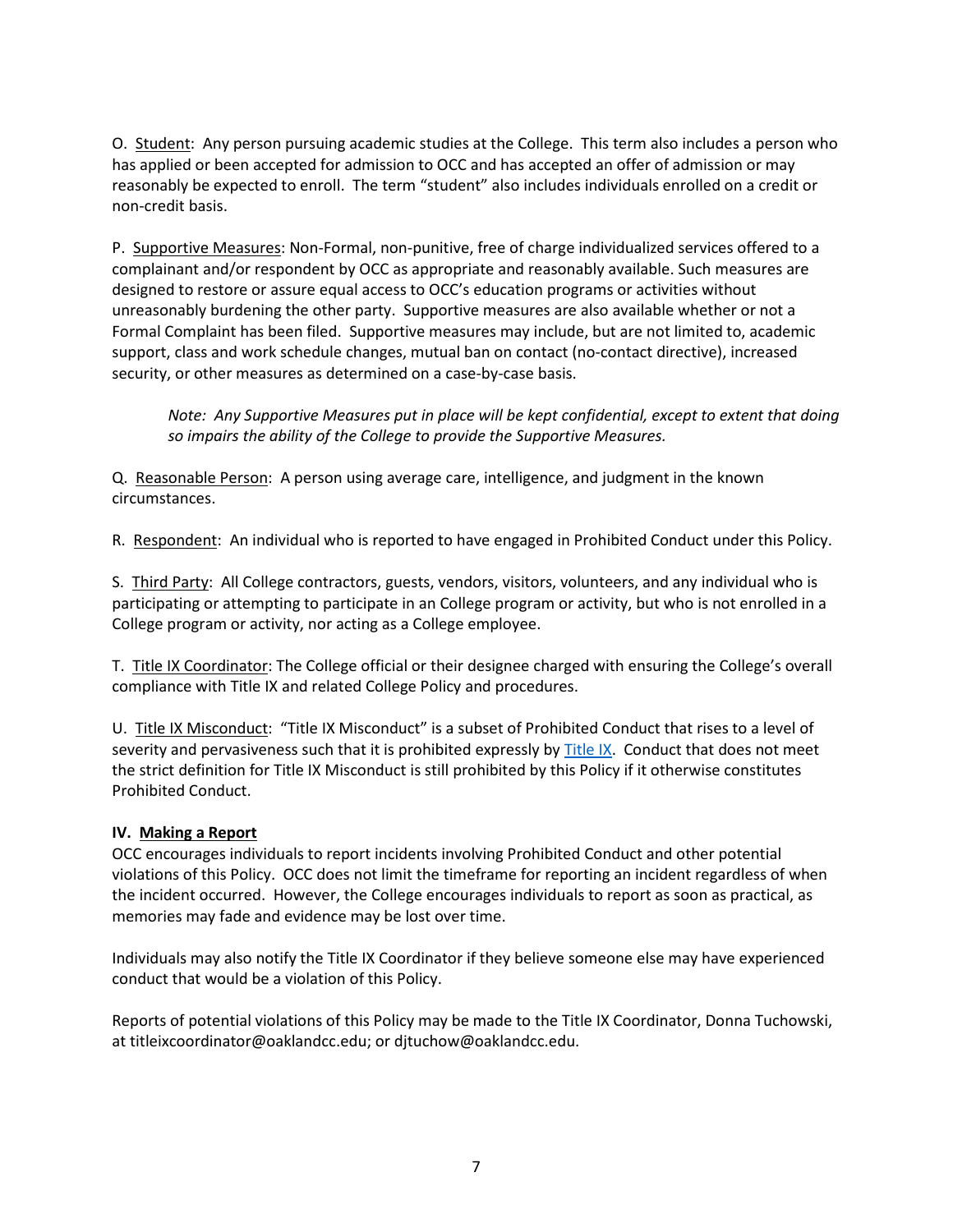Reports to the Title IX Coordinator of potential violations of this Policy will be kept private to the extent possible for the College to respond to the report, but reports made to the Title IX Coordinator are not confidential.

confidential.<br>Upon being notified of a report, the Title IX Coordinator shall reach out to the complainant to schedule Supportive Measures, and reporting options, and will explain that Supportive Measures are available an intake interview and will also provide complainant with information regarding resources, rights, without filing a Formal Complaint.

 **Anonymous Reports:** Any individual may make an anonymous report concerning an act of Prohibited involved, however, the College's ability to respond to an anonymous report may be limited. The Title IX individual or community remedies as appropriate, and in consultation with OCC officials who insure Conduct. Depending on the extent of information available about the incident or the individuals Coordinator will receive the anonymous report and will determine any appropriate steps, including compliance with all Clery Act obligations.

Please note that a Formal Complaint cannot be filed anonymously.

 **Responsibility to Report:** The College encourages all members of the OCC community to make the emergency situation or to report a crime or other incident that poses a risk of harm to the OCC community. *Any* College employee who is not a confidential resource under this Policy and who IX Coordinator of the incident by email or telephone. The employee must report to OCC's Title IX Coordinator all relevant details about the alleged misconduct known to the employee or shared with College a safe and supportive environment for everyone, including calling 911 or OCC Public Safety in an witnesses, is advised of, or learns about an alleged violation of this Policy *must promptly notify* the Title them.

 **Amnesty:** A complainant or Third Party who reports a violation of this Policy, or any participant in an investigation or Hearing under this Policy, will not be subject to the College's Policy concerning alcohol or drug use for actions that may have occurred at or near the time of Prohibited Conduct, unless the action threatens the health or safety of another.

### **Report to Law Enforcement**

Students, employees, and third parties have the option to file a complaint directly to OCC Public Safety or any other applicable law enforcement authorities, so that the matter can be pursued through the criminal justice system. Students, employees, and third parties may contact the Title IX Coordinator for assistance in filing a complaint with law enforcement.

### **V. Submitting a Complaint and Resolution Process**

In order to proceed to a Resolution Process, a Formal Complaint must be filed and signed by either complainant or the Title IX Coordinator.

 An individual may choose to file a Formal Complaint. A Formal Complaint has a very specific definition under this Policy, and differs from solely making a report to the Title IX Coordinator. Unless it is dismissed as set forth below, filing a Formal Complaint will result in written notification to the respondent and the commencement of the Resolution Process.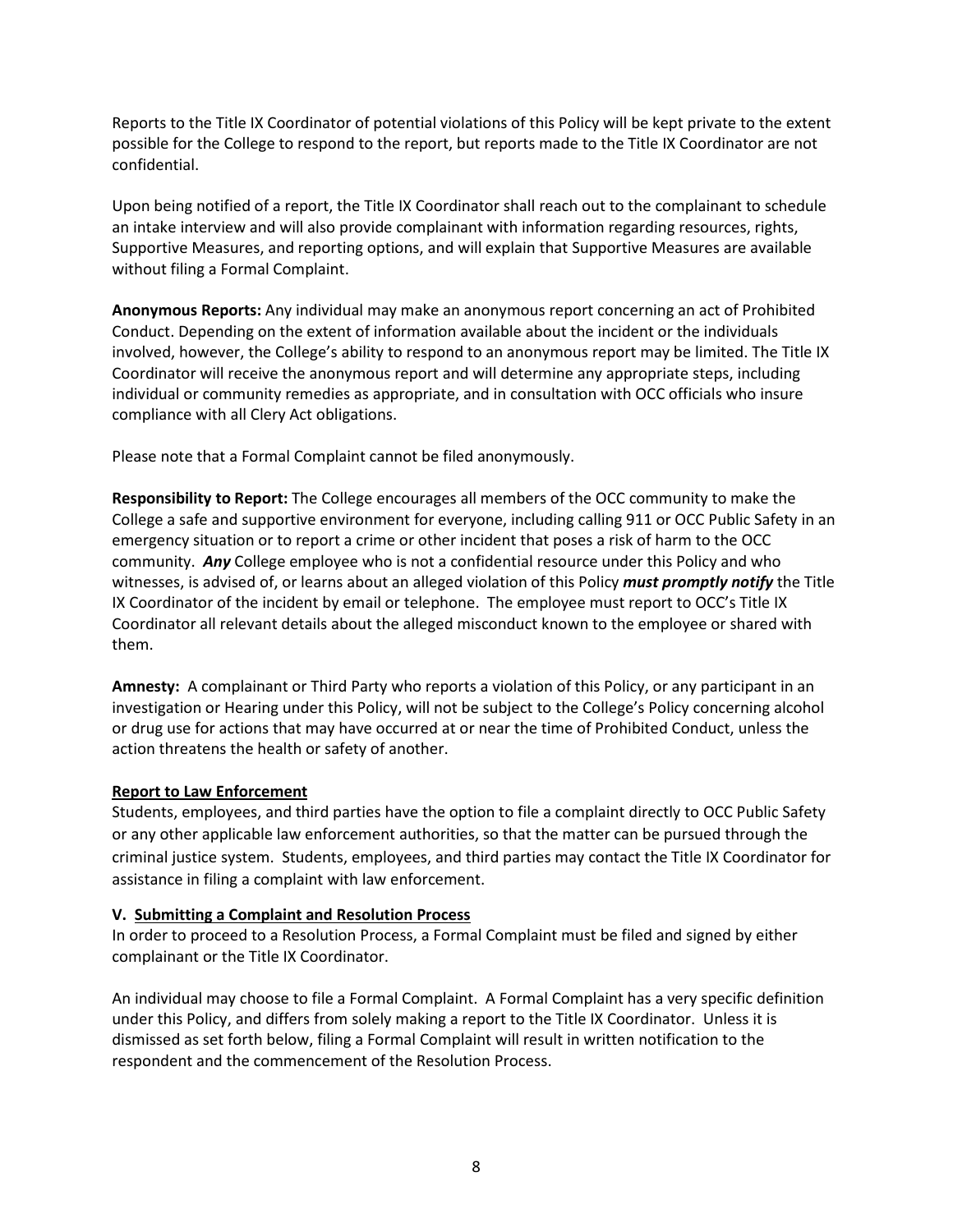At the time of filing a Formal Complaint, the complainant must be participating in or attempting to who wishes to discuss their options with the Title IX Coordinator prior to filing a Formal Complaint is encouraged to do so. participate in a College program or activity. A Formal Complaint may not be filed anonymously. Anyone

A Formal Complaint may be made by:

- a) requesting a form by email from the Title IX Coordinator;
- b) by picking up a form from the Title IX Office and returning it (by U.S. Mail, email, or in person); or
- by emailing the Title IX Coordinator.

c) by emailing the Title IX Coordinator.<br>Reports to the Title IX Coordinator of potential violations of this Policy will be kept private to the extent possible for the College to respond to the report, but reports made to the Title IX Coordinator are not confidential.

confidential.<br>Upon being notified of a potential violation of this Policy, the Title IX Coordinator shall reach out to the complainant to schedule an intake interview and will also provide information regarding resources, rights and reporting options.

A Formal Complaint must include:

- A. The complainant's digital or physical signature, or an indication that the complainant is the person filing the Formal Complaint;
- B. An allegation of [Prohibited Conduct](file://occnt.ad/occshares/legal/Title%20IX/Title%20IX%20Policy%20and%20Procedure/OCC%20Title%20IX%20Policy.docx#Prohibited) as defined under this Policy. This may include:
	- i. Where the incident(s) occurred
	- ii. What incident(s) occurred
	- iii. When the incident(s) occurred;
- C. Identity of respondent, if known; and
- D. A request for an investigation.

Formal Complaints may be made to the Title IX Coordinator by US Mail, email, or in person:

 **Address**: 2480 Opdyke Road Bloomfield Hills, MI 48304-2266 **Email:** [titleixcoordinator@oaklandcc.edu;](mailto:titleixcoordinator@oaklandcc.edu) or [djtuchow@oaklandcc.edu](mailto:djtuchow@oaklandcc.edu)  **Title IX Coordinator**: Donna Tuchowski **Phone:** (248) 341-2200

 alleged will fall under this Policy, the Title IX Coordinator will contact the complainant to schedule an If a complaint is submitted in a form that does not meet this standard, the Title IX Coordinator will contact the complainant to confirm a complainant's intent to file a Formal Complaint. Further, if the Formal Complaint does not have sufficient information to determine whether or not the conduct as intake interview.

 Upon receipt of a Formal Complaint, the Title IX Coordinator will reach out to the complainant to complainant declines to participate in an intake interview, and if the Formal Title IX Complaint contains conduct an intake interview and to discuss and implement Supportive Measurers. In the event that the an allegation meeting all of the jurisdictional elements of this Policy, and the Formal Complaint is signed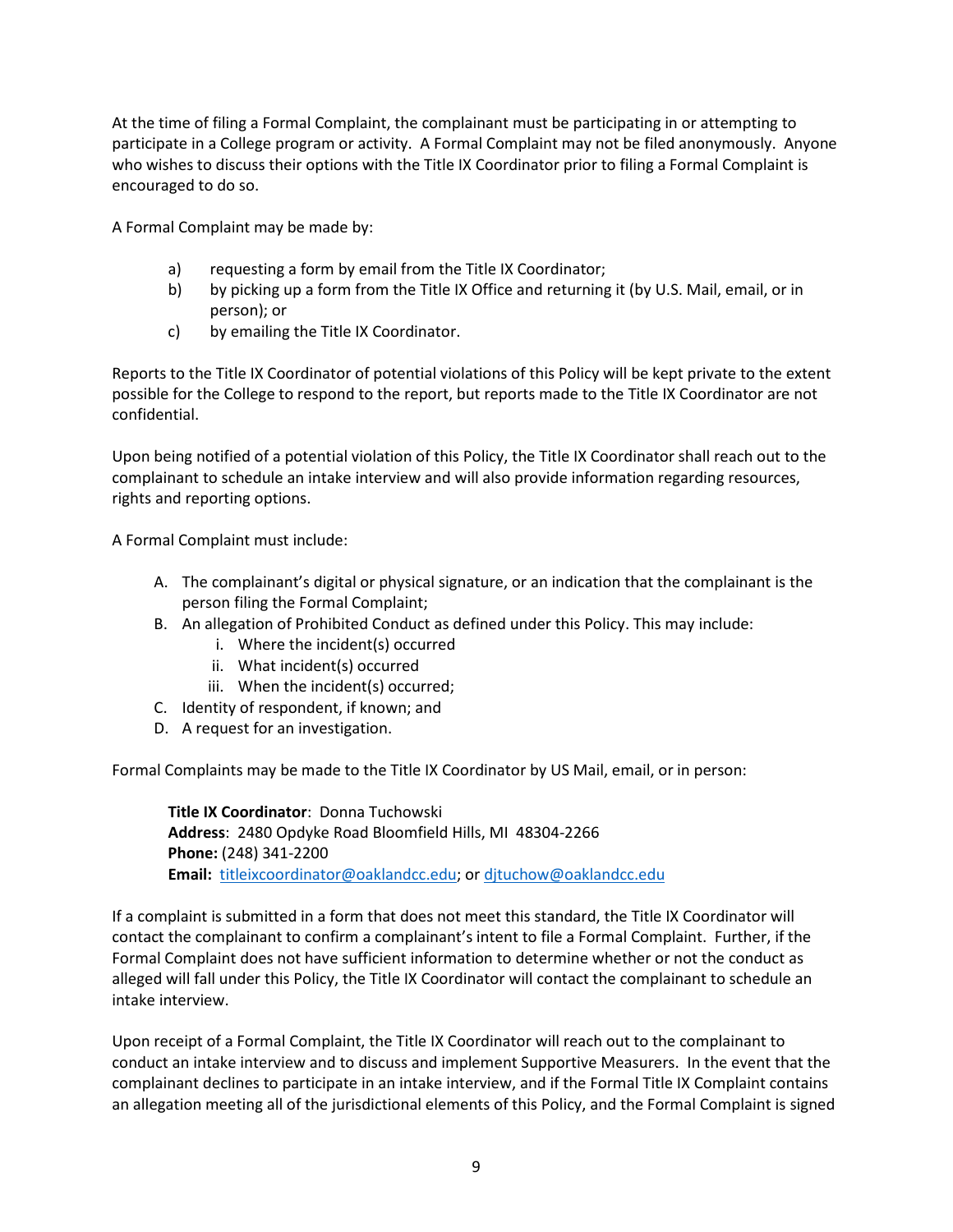or includes an electronic submission from the complainant and requests an investigation, the Title IX Coordinator will, within two (2) days, put the respondent and complainant on notice of the allegation and commence the investigation process.

### **VI. Initial Assessment**

 **Intake interview.** Upon receipt of information alleging a potential violation of this Policy, the Title IX Coordinator shall reach out to the Complaint to schedule an intake or informational interview and provide a copy of this policy and the following information:

- Availability of Supportive Measures with or without filing a Formal Complaint;
- How to file a Formal Complaint;
- Right to notify law enforcement and the right not to notify law enforcement;
- Importance of preserving evidence;
- • Resources for counseling, health care, mental health, victim advocacy, legal assistance, visa and immigration assistance, student financial aid and other available services; and,

 provide appropriate [Supportive Measures,](file://occnt.ad/occshares/legal/Title%20IX/Policy%20and%20Procedure/OCC%20Title%20IX%20Policy.docx#Supportive) which are available with or without the filing of a Formal Complaint. The Title IX Coordinator will discuss the complainant's rights and options, and will also assess for and

 geography, the Title IX Coordinator will also notify the Clery Coordinator of the allegations. right to decline to do so, and, when applicable, information about seeking a personal protection order In the event the allegation involves a sexual assault, dating or domestic violence, or stalking within Clery complainants will also be provided with information about their right to file with law enforcement, their from the local courts.

 If the allegations do not meet the required definitions of this Policy, the Title IX Coordinator shall have discrimination not covered by this Policy to any other appropriate office for handling under any other application policy or code. the discretion to refer the complaints of unlawful sexual and gender-based harassment and

when a complainant's allegations involve violence, use of weapons, serial predation, or similar factors. The Title IX Coordinator shall have the discretion to sign a Formal Complaint and initiate an investigation The Title IX Coordinator does not become the "complainant" if a Formal Complaint if initiated under these circumstances.

### **VII. Methods of Investigation and Resolution**

 will determine if the matter is appropriate for informal resolution. Either party may request one of these forms of resolution. Prohibited Conduct may be resolved by using an informal or formal process. The Title IX Coordinator

### 1. Informal Resolution

 through mediation. For the informal resolution process to commence, however, both parties must agree Parties have the option of informally resolving complaints of alleged sexual misconduct/harassment to submit to the informal resolution process. The College has the discretion to determine whether the nature of the reported conduct is appropriate for informal resolution.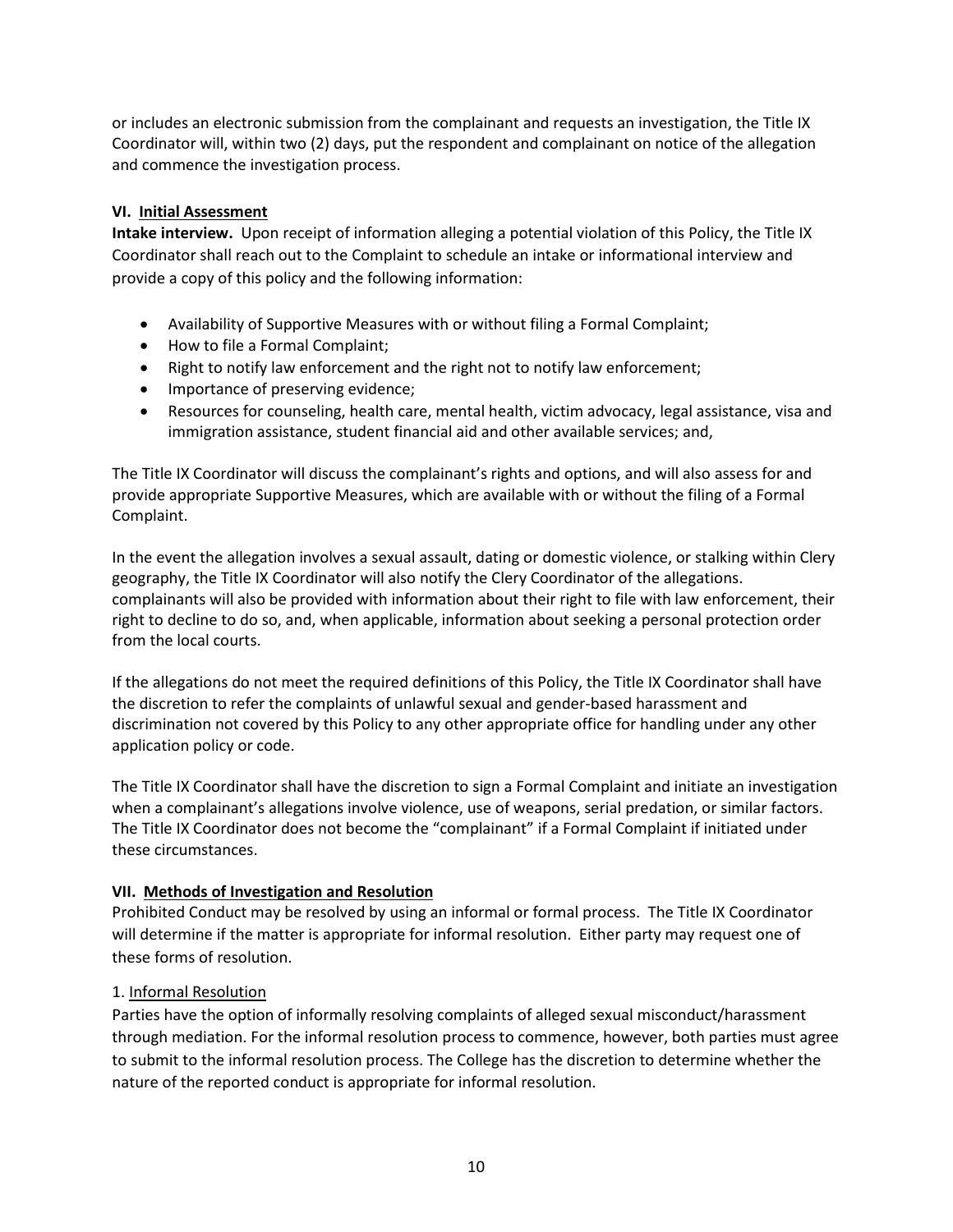If the parties agree to submit to informal resolution, the Title IX Coordinator or his/her designee will conduct a short investigation of the matter; the Title IX Coordinator or his/her designee will meet with the parties and collect information relevant to the matter, but may not necessarily speak to any witnesses identified by either party.

Both parties retain the right to end the informal resolution process at any time prior to signing the Outcome Resolution Agreement Form and initiate the formal process.

 The informal resolution process will involve mediation with a facilitator. Mediation will be used only resume the formal resolution process at any time. with the consent of both the parties, and either has the right to terminate the mediation process and

 The mediation process will typically commence within ten (10) business days after consent to mediate is received from both the complainant and the respondent, and will continue until concluded or terminated, either by one of the parties or the Title IX Coordinator. If the mediation results in reached, the investigatory and formal process will proceed as it would have before the mediation resolution, the formal process will be concluded, and the matter will be closed. If a resolution cannot be process.

 If mediation is successful, the parties will sign an outcome resolution agreement. Failure by either party to adhere to the terms outlined in the resolution agreement may result in formal action and sanctions under this policy, the Student Code of Conduct or employee sanctions.

### 2. Investigation and Formal Resolution Process

 the alleged conduct, which may be determined by the existence of prior incidents of harassment or The College's response to the alleged discrimination will depend upon the severity or pervasiveness of discrimination. Depending upon the severity of the offense, however, a single violation of this Policy may be sufficient to support a violation.

 Misconduct by a Student, and Appendix B, Formal Resolution Process for Non-Title IX Misconduct by an Matters that cannot be resolved through the informal resolution process may proceed through a formal investigation and resolution process. See Appendix A, Formal Resolution Process for Non-Title IX Employee.

### **VIII. Sanctions**

 Upon conclusion of the adjudicating process, a finding will be made. Persons who violate one or more provisions in this Policy will be disciplined. Sanctions shall be determined by the Vice Chancellor for Student Services and/or the Vice Chancellor for Human Resources. The particular form of sanction will depend on the nature of the offense, as well as any prior formal history. Such sanction will be imposed one or more of the sanctions listed here may be imposed on an individual who is found responsible for a pursuant to and in accordance with any and all applicable OCC rules, policies, and procedures. A person against whom such sanction is imposed will have a right to contest the imposition of a sanction. Any violation of OCC's policies. Sanctions are assessed in response to the specific violation(s) and any prior discipline of the individual.

Possible sanctions include, but are not limited to: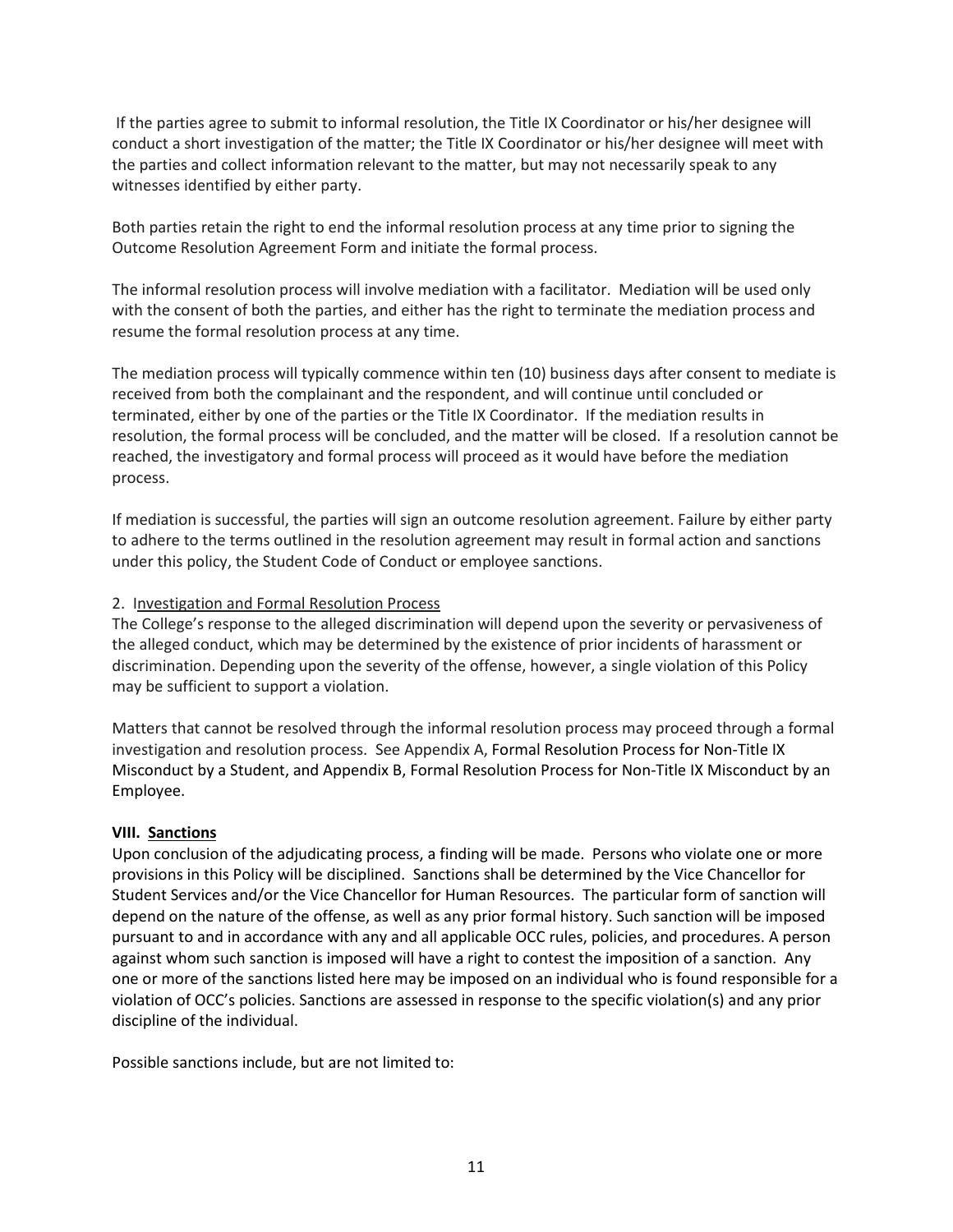continuation or repetition of Prohibited Conduct may be cause for additional formal action. **Warning:** Verbal Notice, with documentation in the student or personnel file, that

 **Censure:** A written reprimand for violating OCC Policy. This conduct status specifies a period of time during which the respondent's good standing with OCC may be in jeopardy. The respondent is officially warned that continuation or repetition of Prohibited Conduct may be cause for additional conduct action including probation, suspension, expulsion or termination from OCC.

 contract. Any violation of that contract may result in further formal action. **Behavioral Contract:** Formal written notice that the student respondent will be expected to adhere to College expectations regarding their conduct as may set forth in a behavioral

 demotions in employment position, status or title which may or may not include an **Demotion or Change in Employment Status:** Temporary or permanent changes or adjustment in salary.

 **Restrictions on Access or Duties:** Conditions which specifically dictate and limit the respondent's presence on campus, restrict employment duties, and/or participation in OCC sponsored or related activities. The restrictions will be clearly defined and may include, but are not limited to, presence in certain buildings or locations on campus.

 determined by the OCC) resulting from a violation of this Policy. To enforce this sanction, OCC reserves the right to withhold transcripts and degrees or to deny a student participation in graduation ceremonies or privileged events. **Restitution:** Repayment to OCC or to an affected party for damages (amount to be

 **Probation:** Formal, written notice that the employee is in violation of OCC's policies and an expectation that the employee exhibit good behavior for a defined period of time. Any violation during the probationary period may result in further formal action.

**Termination of Employment:** Permanent separation of the employee from OCC.

**Expulsion:** Permanent separation from OCC effective immediately. Any refund of tuition or fees as result of the expulsion shall be in accordance with applicable policies. No academic credit may be earned for that semester.

 completion of the process set forth in this Policy, including the completion of all sanctions **Withholding Degree:** OCC may withhold awarding a degree otherwise earned until the imposed, if any.

 **Other:** Other sanctions may be imposed instead of, or in addition to, those specified here. Service, education, or research projects may also be assigned.

 **Multiple Formal Actions:** More than one of the actions listed above may be imposed for any single violation.

#### **IX. Appeals**

 Appeals may be filed by either party. The appeal process is documentary only, and no hearing is held. To appeal, a party must electronically submit a written appeal statement to the Title IX Coordinator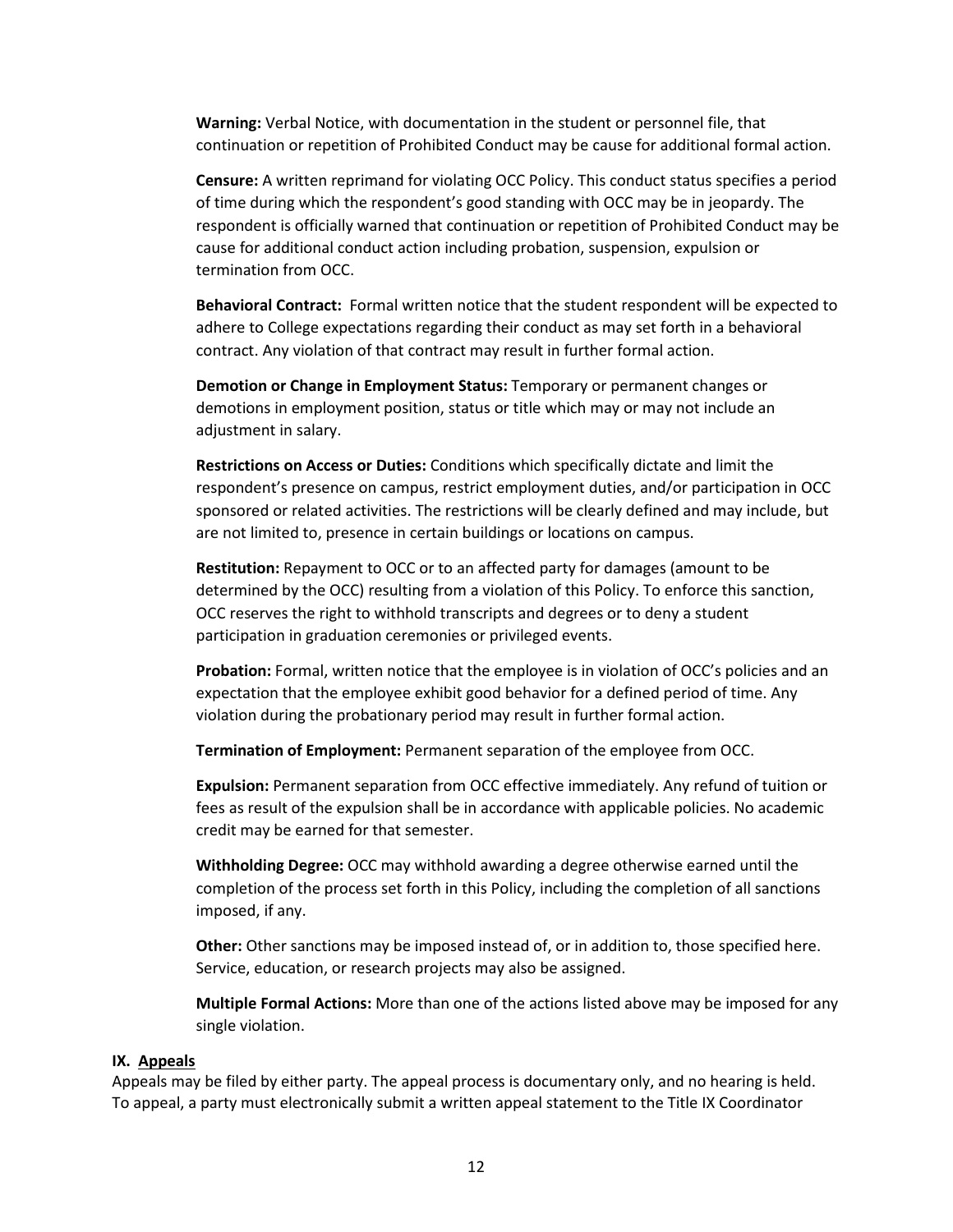within five (5) days of receipt of the written determination or dismissal. The Appeals Officer may deem a circumstances, the other party shall be granted an equal time period to respond to the appeal. Any late submission reasonable only under extenuating circumstances, and the Appeals Officer may decide, in their sole discretion, what constitutes extenuating circumstances. When an appeal is filed, the other party shall be notified, in writing, within one (1) day, and shall have five (5) days to respond to an appeal. If the appealing party has been granted additional time to appeal based on extenuating party's decision not to submit a reply to an appeal is not evidence that the non-appealing party agreed with the appeal. Each party shall be allowed to meet with the Appeals Officer.

### **Appeals May be Filed Only on the Following Four Grounds:**

- impact on the outcome of the case must be included in the written appeal; or 1. **Procedural Error***:* A procedural error occurred that significantly impacted the outcome of the investigation or Hearing. A description of the error and its
- impact the findings. Information that was known to the Appellant during the must be included in the writtenappeal; or 2. **New Evidence***:* New evidence or information has arisen that was not available or known to the party during the investigation or Hearing, and that could significantly investigation or Hearing but which they chose not to present is not new information. A summary of this new evidence and its potential impact on the investigation findings
- 3. **Conflict of Interest or Bias:** The Hearing Officer had a conflict of interest or bias that affected the outcome of the matter.
- 4. **Excessive Sanctions**: To allege that the sanction(s) imposed is/are overly excessive or insufficient.

 The right to appeal, however, by an employee only applies where the sanction is suspension without pay or termination of employment.

 The written appeals decision shall be sent simultaneously to both parties which describes the result of the appeal and the rational for the result. The written decision of the appeals officer is final and not subject to any further appeals.

### **Union Grievance Process**

If a sanction is imposed upon a union member, and following an appeal under this Policy, the respondent has a right to challenge that sanction pursuant to the grievance and arbitration provisions of a collective bargaining agreement.

### **X. Privacy and Resources**

 prevent its recurrence, and remedy its effects. All College employees who are involved in the College's OCC is committed to protecting the privacy of all individuals involved in the investigation and resolution of reports under this Policy. With respect to any report under this Policy, the College will make reasonable efforts to protect the privacy of participants, in accordance with applicable state and federal law, while balancing the need to gather information to take steps to eliminate Prohibited Conduct, response to alleged Prohibited Conduct violations receive specific instruction about respecting and safeguarding private information.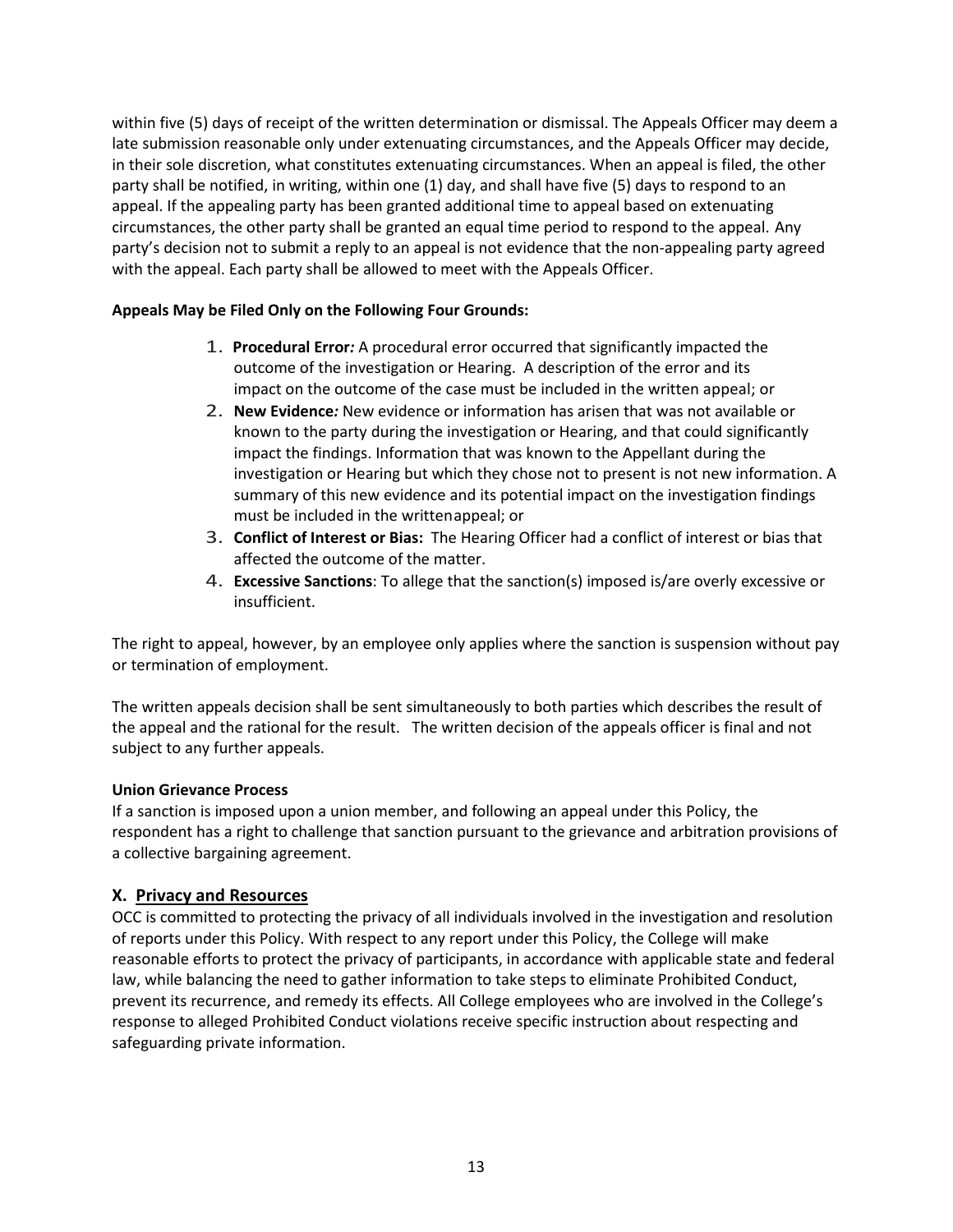### **Resources**

An individual who seeks confidential assistance may do so by speaking with a licensed professional counselor at Counseling Services [\(https://oaklandcc.edu/counseling/default.aspx\)](https://oaklandcc.edu/counseling/default.aspx).

Information shared with a counselor at Counseling Services is not considered a report to the College.

Available resources:

695\_7.pdf) A Resource Handbook for Campus Sexual Assault Survivors, Friends, and Family [\(https://www.michigan.gov/documents/campussexualassault/Campus\\_Sexual\\_Assault\\_Book\\_613](https://www.michigan.gov/documents/campussexualassault/Campus_Sexual_Assault_Book_613695_7.pdf) 

Teen Yellow Pages [\(http://www.teenyellowpages.net/](http://www.teenyellowpages.net/)*)* 

### Community resources for victims of sexual misconduct include:

Common Ground - (800) 231-1127 ( [https://commongroundhelps.org/\)](https://commongroundhelps.org/)

H.A.V.E.N., P.O. Box 431045, Pontiac, MI 48343 (877) 922-1274 [\(https://www.haven-oakland.org/\)](https://www.haven-oakland.org/)

Victim Assistance Services, Oakland County Prosecutor's Office - (248) 858-0707<br>[End Violent Encounters \(](http://www.eveinc.org/)EVE) 24-hour Hotline: (517) 372-5572 End Violent Encounters (EVE) 24-hour Hotline: (517) 372-5572 EVE is a confidential community-based program providing supportive services to survivors of domestic abuse and sexual violence.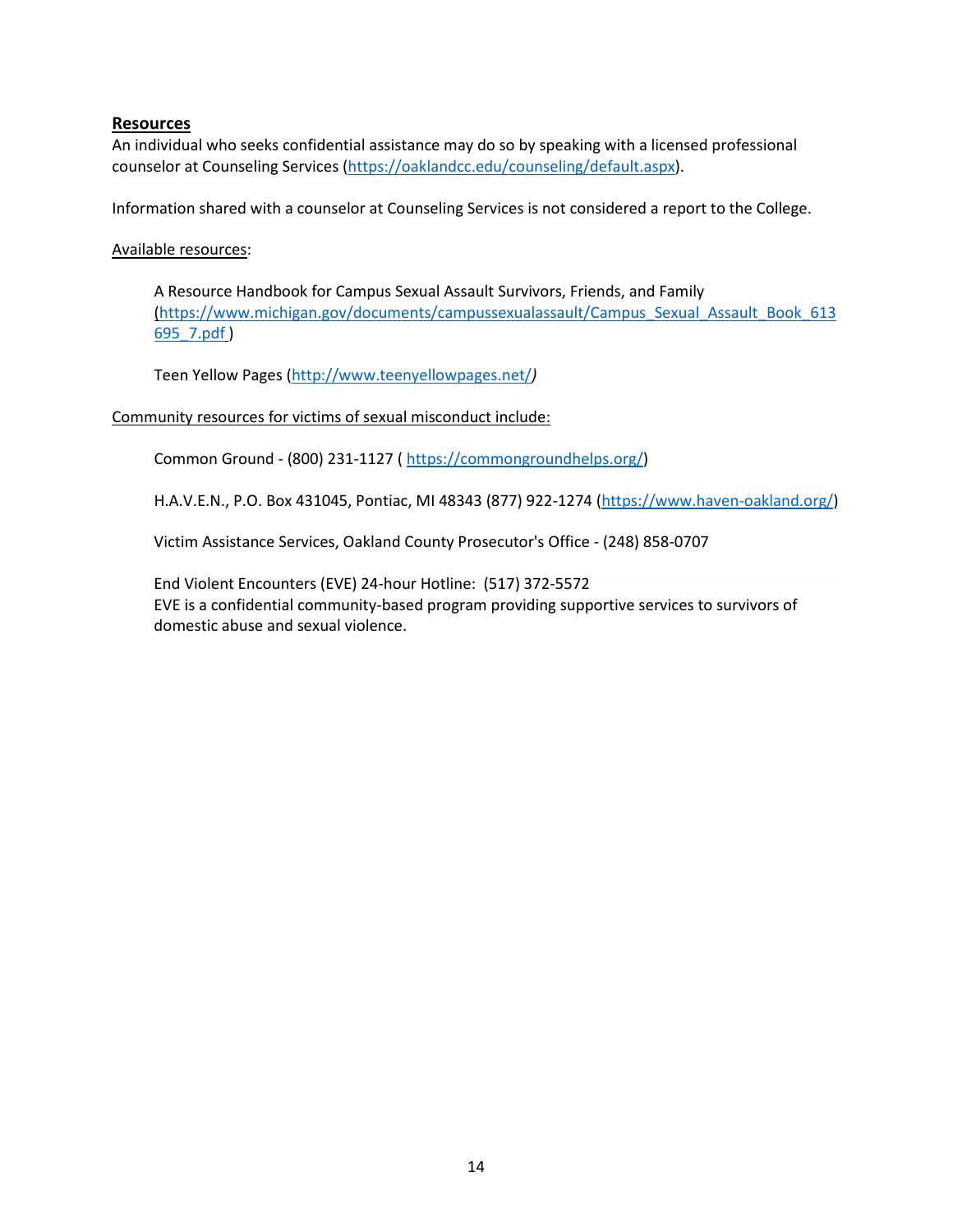# Appendix A: Formal Resolution Process for Non-Title IX Misconduct by a Student

 person has been subjected to Non-Title IX Misconduct by a student in violation of the College's Sexual Appendix A outlines the formal resolution procedures the College follows in resolving allegations that a Misconduct Policy.

# Notice of Investigation

 If (1) the Title IX Coordinator determines that the complainant's report must proceed through this process, (2) either the complainant or respondent declines to pursue informal resolution; or (3) either the complainant or respondent fails to respond to the Title IX Coordinator's inquiry regarding informal resolution; the Title IX Coordinator will notify both parties, in writing, that the complaint will proceed through the formal resolution process. The Title IX Coordinator's written notification to the respondent and complainant will include:

- The complainant's name;
- Nature of the report;
- Specific policy violation(s) alleged (e.g., sexual assault, sexual harassment, retaliation);
- Date(s) of alleged policy violation(s);
- Location(s) of alleged policy violation(s);
- Brief description of allegation(s);
- • A statement that the respondent is presumed not responsible for the alleged conduct and that a determination regarding responsibility will be made at the conclusion of the formal resolution process;
- by the Investigator or Hearing Officer during the formal resolution process, consistent with this • A statement that the parties have the right to review and inspect all evidence being considered Policy; and
- • A statement regarding the College's policy related to false reports and making knowingly false statements during the formal resolution process.

 Coordinator. At the meeting, or if the respondent does not respond to the meeting request or is unable The notice of the complaint will also be accompanied with a request for a meeting with the Title IX to meet within three (3) business days of the originally set meeting date, the Title IX Coordinator will provide the following information in writing:

- On and off-campus resources, including counseling, health, mental health, legal assistance (including connecting respondent with visa and immigration advisory resources), student financial aid, and other available services.
- transportation, and/or working situations, or other supportive measures as may be appropriate. • The range of supportive measures and remedies available, including changes to academic,
- • An overview of the procedural options and process, including informal resolution and formal resolution. (Informal resolution not available if allegation involves a student making a complaint against an employee).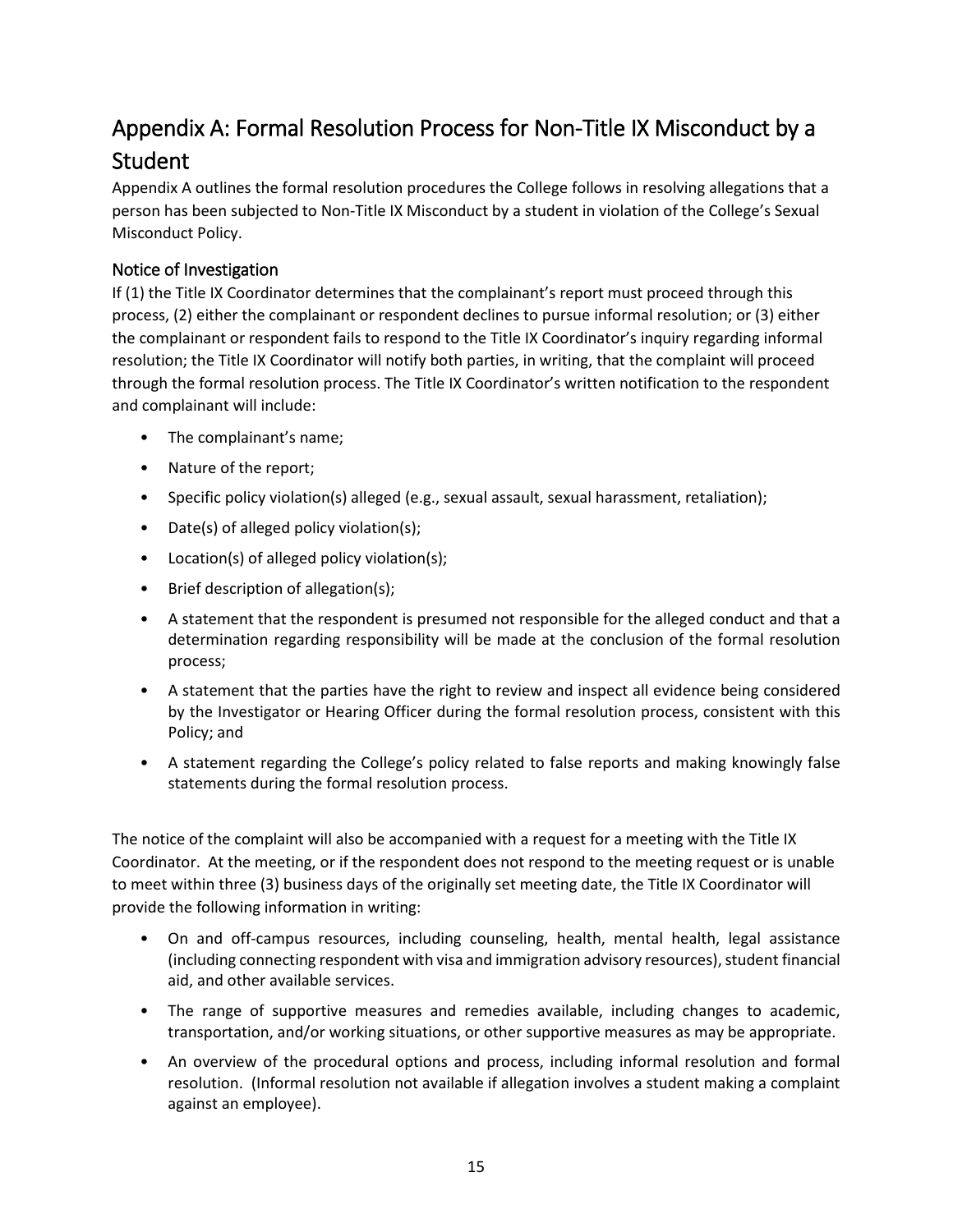- • The student may have an advisor or support person of their choice during the process. Employees may have an advisor and/or union representative of their choice during the investigation process. Such individuals may act only as observers and counsel the student or employee in private, and will not be allowed to speak or participate unless otherwise permitted under this Policy. The College will not provide advisors for non-Title IX investigations.
- The College's policy prohibiting retaliation.

 interest, and who may best conduct a fair and equitable investigation for all parties involved. The Title IX Coordinator will notify the parties, in writing, of the name of the designated Investigator at the time the Concurrently, the Title IX Coordinator will select a trained internal or external Investigator ("Investigator") to conduct a reasonable, impartial, and prompt investigation of the complaint ("Investigation"). The Title IX Coordinator will select an Investigator based on several factors, including the parties involved, the complexity of the complaint, the need to avoid any potential conflict of Title IX Coordinator issues the notice of investigation.

### Investigation

 The Investigator will begin with an Investigation, with an anticipated timeline of sixty (60) business days for completion. The purpose of an Investigation is to identify and gather all relevant facts.

### Fact Gathering and Evidence Review

 Once the initial fact gathering is complete, the Title IX Coordinator will provide the Interview Summaries otherwise duplicate or remove the information provided. Any student who fails to abide by this Policy may be subject to discipline. Any party or advisor who fails to abide by this Policy may be subject to and any documentary evidence gathered to the parties for review. Given the sensitive nature of the information provided, the Title IX Coordinator will provide the information in a secure manner (e.g., by providing digital copies of the materials through a protected, "read-only" web portal). Neither the complainant nor the respondent (or their advisors, including but not limited to family members and/or legal counsel) may copy, remove, photograph, print, image, videotape, record, or in any manner discipline and/or may be excluded from further participation in the process.

 The parties may respond to the Interview Summaries and any documentary evidence; the parties will submit any response within ten (10) business days of being notified of their opportunity to review the documents. Any request for additional investigation will explain the reason for the request. The parties may respond in one or both of the following ways:

- The parties may provide a written response. The Investigator will incorporate any written response provided by the parties in the Investigation Report.
- • The parties may submit a written request for additional investigation. Such requests may include, but are not limited to, the following: (1) requests for follow-up interview(s) with existing witnesses to clarify or provide additional information, including offering questions to the interviews with new witnesses; or (3) request(s) to consider new evidence. Investigator to pose to witnesses (at the discretion of the Investigator); (2) request(s) for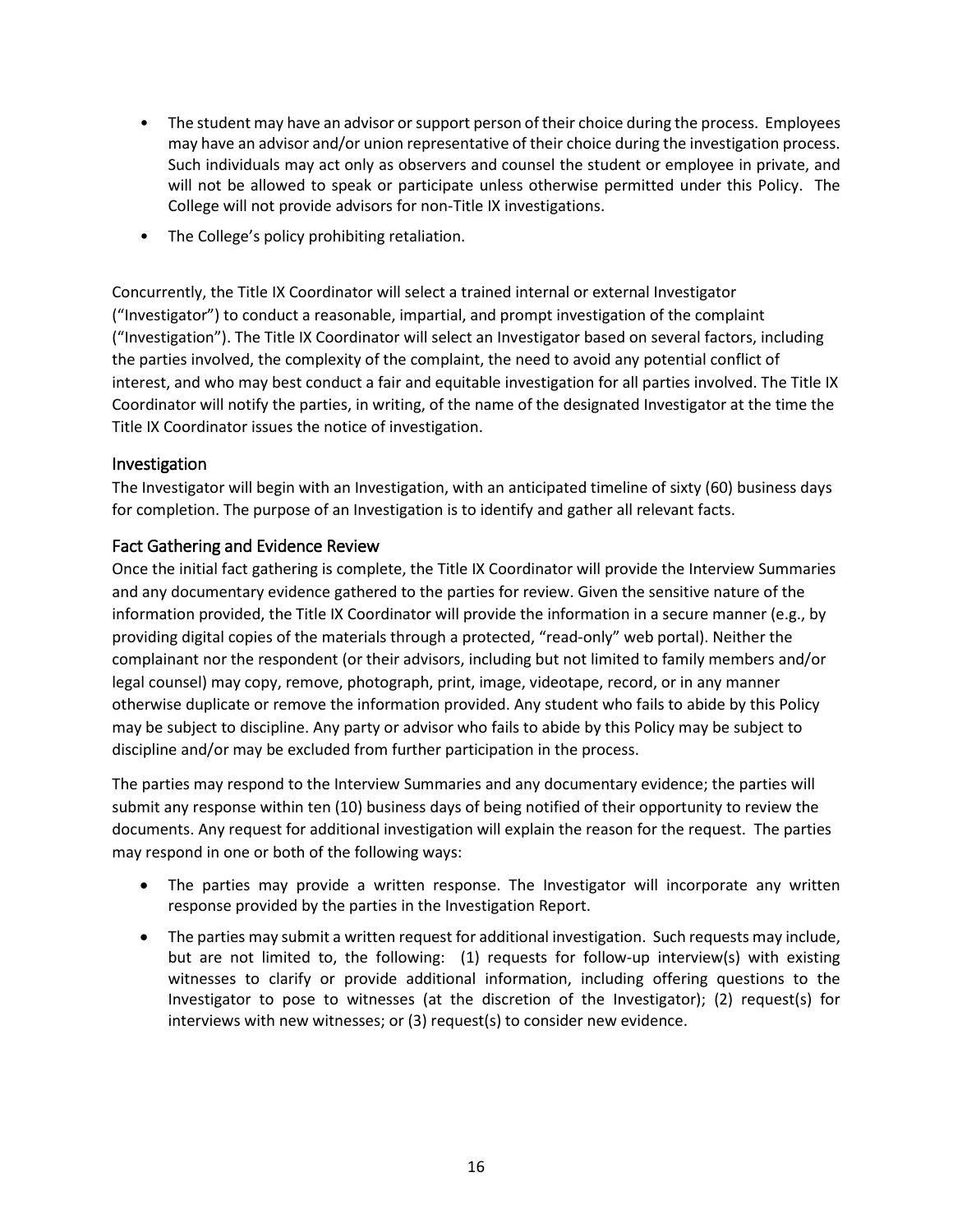### Investigation Report

 whether the respondent has, or has not, violated one or more of the College's policies in the Investigation Report. The Investigator will attach as appendices to the Investigation Report all Interview Investigation is complete, the Investigator will submit the Investigation Report to the Title IX The Investigator will prepare an Investigation Report summarizing the facts and evidence gathered in the course of the Investigation. The Investigator will not state factual findings or ultimate findings as to Summaries and any documentary evidence gathered in the Investigation, including any written responses to the evidence submitted by the parties. When the Investigator determines that the Coordinator. The Title IX Coordinator may require the Investigator to conduct additional investigation; if so, the Investigator will conduct additional investigation consistent with the procedures outlined above.

The Title IX Coordinator will provide the completed Investigation Report to the parties.

### Pre-Hearing Informal resolution

 Before hearing, and if appropriate as determined by the Title IX Coordinator, either party may request or only proceed if all parties voluntarily agree in writing. the Title IX Coordinator may suggest mediation through the informal process. The informal process will

### Due Process Hearing

 The hearing is an opportunity for the parties to address the Hearing Officer in person, to question the Misconduct Policy violation occurred. The Title IX Coordinator will provide a copy of the Investigation other party and/or witnesses through indirect cross-examination, and for the Hearing Officer to obtain information following the investigation that is necessary to make a determination of whether a Sexual Report to the Hearing Officer. The hearing will be conducted as follows.

### Hearing Officer

 will be an individual other than the Investigator or Title IX Coordinator. The Hearing Officer will be made The hearing will be conducted by a Hearing Officer, who is selected by the College. The Hearing Officer aware of the College's policies and procedures for the handling of student sexual misconduct cases and other relevant issues.

 The Hearing Officer must be impartial and free from bias or conflict of interest. The parties will be Hearing Officer has concerns that they cannot conduct a fair or unbiased review, the Hearing Officer object to the Hearing Officer's selection on the basis of bias or conflict of interest. If any party objects, will remove and replace any Hearing Officer the Title IX Coordinator finds to have a bias or conflict of informed of the identity of the Hearing Officer and vice versa before the pre-hearing meeting. If the must report those concerns in advance of the pre-hearing meeting to the Title IX Coordinator and a different Hearing Officer will be assigned. Similarly, the parties will have three (3) business days to the Title IX Coordinator will evaluate whether the objection is substantiated. The Title IX Coordinator interest against any party.

 which a respondent faces severe formal sanctions (i.e., expulsion or suspension), and the credibility of live hearing at which they will permit indirect cross-examination of the parties and witnesses. For The Hearing Officer has broad discretion to determine the hearing format. However, in all instances in any party or witness is central to the adjudication of the allegation, the Hearing Officer will conduct a purposes of this Policy, the term Indirect Cross-Examination means the Hearing Officer will allow the parties, and/or their advisors, and/or their union representatives, to submit proposed questions for the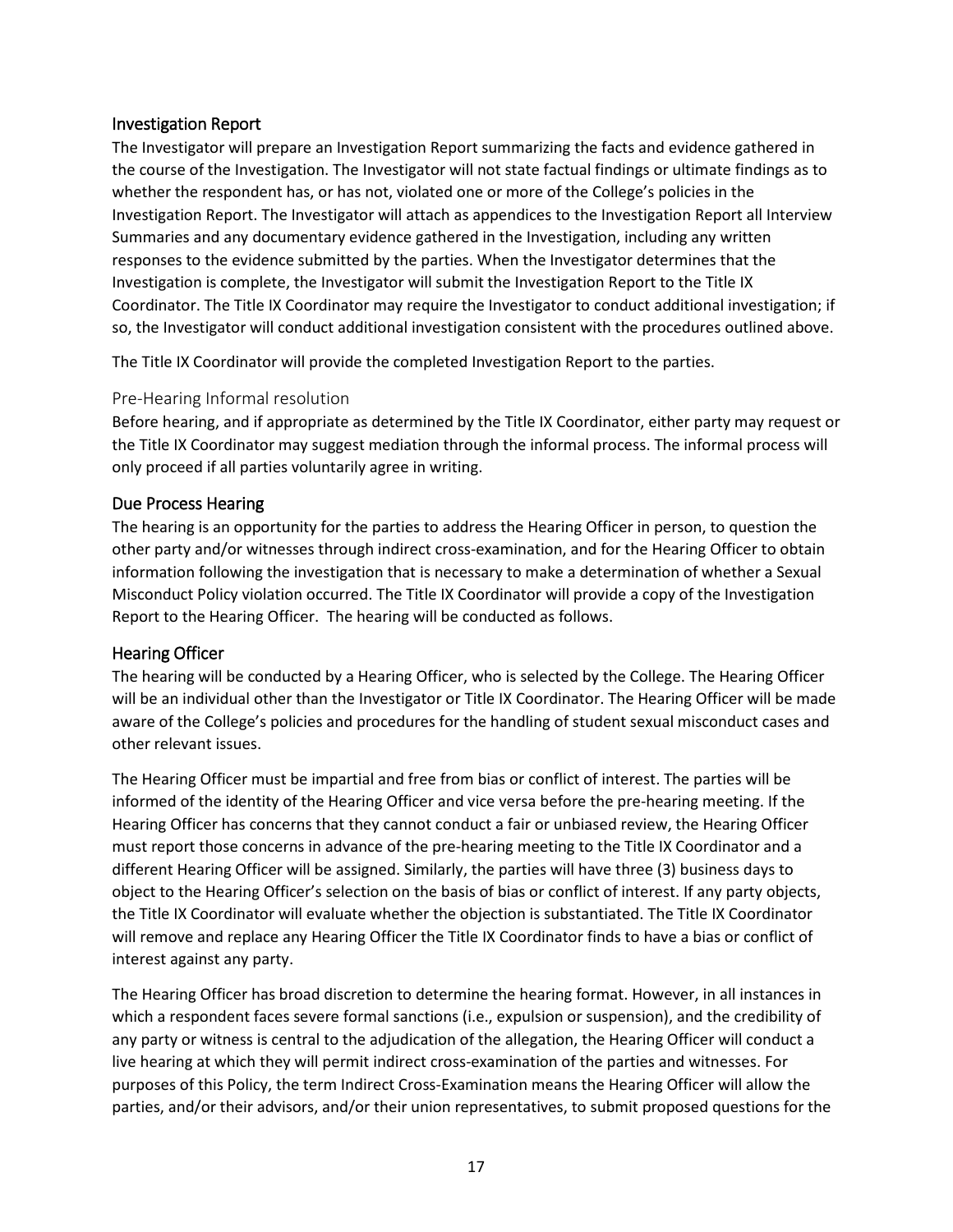determines are consistent with this Policy and are probative of facts relevant to the adjudication of the parties and witnesses, as well as follow-up questions based on testimony provided during the hearing. The Hearing Officer will ask the parties and witnesses the proposed questions that the Hearing Officer matter. The Hearing Officer may refuse to allow questions that are unduly harassing or that seek information that is not relevant under this Policy.

 authority to respond to disruptive or harassing behaviors, including adjourning the hearing or excluding The Hearing Officer is responsible for maintaining an orderly, fair, and respectful hearing and has broad the offending person.

Parties may make requests to the Title IX Coordinator related to the format or the nature of their participation in the hearing. The Title IX Coordinator will work with the Hearing Officer to accommodate reasonable requests. Hearings may occur via videoconferencing.

### Scheduling

 Hearing Officer will strive to hold a hearing within twenty (20) business days from receipt of the The Title IX Coordinator will schedule a hearing date and time and notify the parties of the same. The Investigation Report.

## Pre-Hearing Meeting

 Prior to the hearing, or, at the latest, on the day of the hearing, the Hearing Officer or their designee will any questions. If the complainant and/or respondent have elected to have their advisors and/or union complainant/respondent to this meeting. conduct a pre-hearing meeting with the parties prior to commencing the hearing. At this pre-hearing meeting, each party will receive an explanation of the hearing process and have the opportunity to ask representatives throughout the hearing process, said advisor(s) is/are encouraged to accompany the

### **Witnesses**

 The complainant, respondent, and the Hearing Officer all have the right to call witnesses. Witnesses must have observed the conduct in question or have information relevant to the incident and cannot be called solely to speak about an individual's character. In general, no party will be permitted to call as a witness anyone who was not interviewed by the Investigator as part of the College's investigation.

 If any party wishes to call witnesses, whether or not they were previously interviewed as part of the College's Investigation, the following must be submitted no later than five (5) business days before the hearing to the Hearing Officer and Title IX Coordinator via e-mail:

- The name of any witness(es)
- • A written statement and/or description of what each witness observed, if not already provided during Investigation;
- • A summary of why the witness' presence is relevant to making a decision about responsibility at the hearing; and
- The reason the witness was not interviewed by the Investigator, if applicable.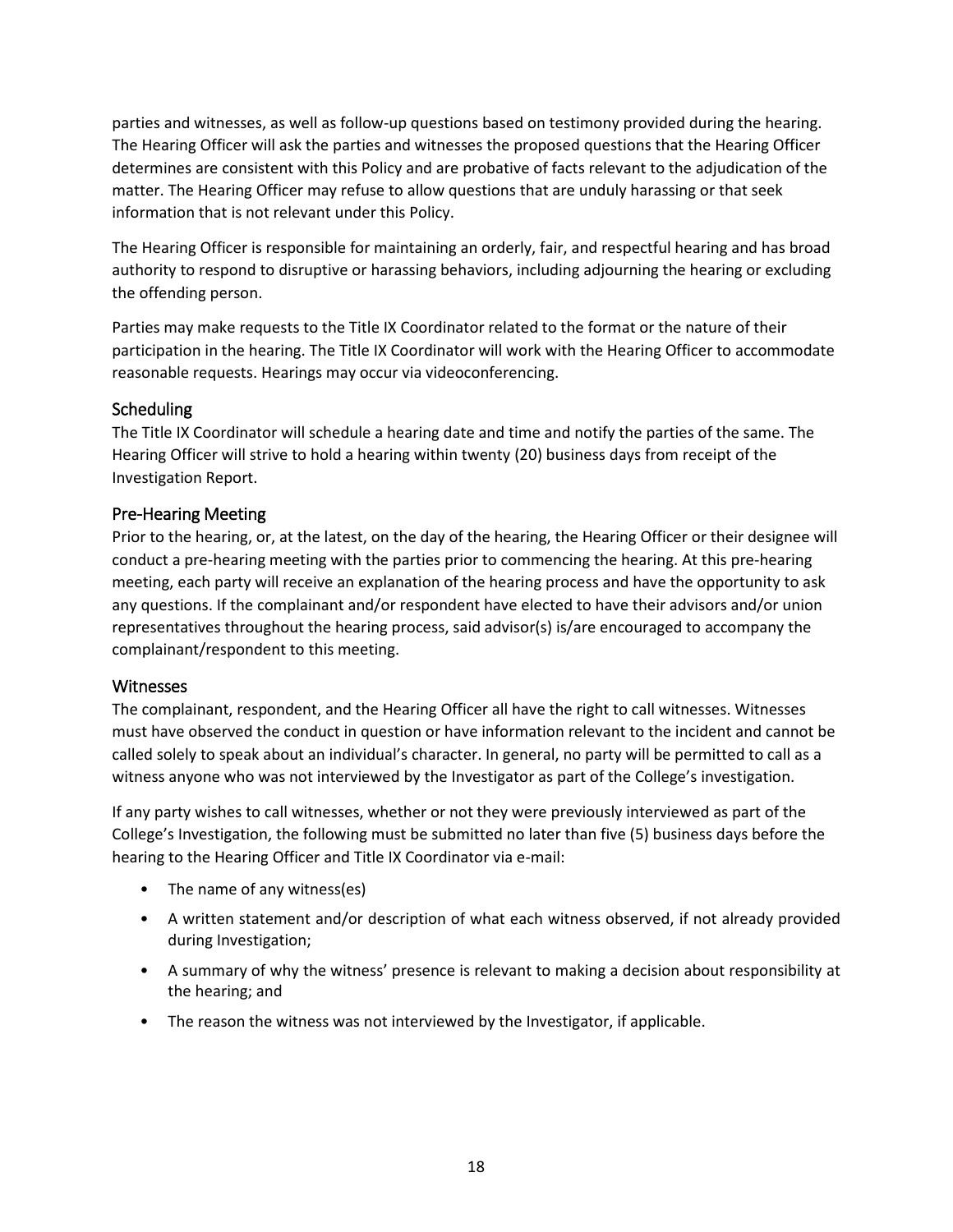sufficient justification for permitting a witness who was not interviewed by the Investigator. The Hearing The Hearing Officer will determine if the proffered witness(es) has relevant information and if there is Officer may also require the Investigator to interview the newly proffered witness.

Once the proffered witnesses are approved by the Hearing Officer, the respondent and complainant will be provided with a list of witnesses and any relevant documents related to the witnesses' appearance at the hearing no later than three (3) business days before the hearing.

### Case Presentation

 the incident and for the Hearing Officer to determine the facts of the case and make a determination as to whether College policy was violated. The hearing is not intended to be a repeat of the Investigation. The Hearing Officer will be well-versed in the facts of the case based upon the Investigation Report and The hearing is intended to provide a fair and ample opportunity for each side to present their account of the parties' responses to the Investigation Report, if any. The Hearing Officer will bring a hardcopy of the Investigation Report, the parties' responses to the Investigation Report, Interview Summaries, and any documentary evidence provided to the Investigator.

 The complainant and the respondent, their advisors, and the Hearing Officer will attend the hearing. Advisors may only be present during the hearing if the party they are advising is also present. Others advance of anyone who will be in attendance. Any individual appearing as a witness will be present only may only attend with the prior approval of the Hearing Officer, but the parties will be notified in while providing a statement and responding to questions.

 Hearing Officer to one or both of the parties; questions by the Hearing Officer to any witness; and indirect cross-examination by either party to any party or witnesses. The Hearing Officer also will afford closing remarks is completely voluntary; however, closing remarks may only be made by the parties, and not their advisors. The Hearing Officer will have discretion to impose time limits on closing remarks. The Hearing Officer has absolute discretion to decide upon a format for the hearing and to determine which witnesses are relevant to the outcome determination. A Hearing Officer may decline to hear from a witness where they conclude that the information is not necessary for their outcome determination. A typical hearing may include brief opening remarks by the Hearing Officer; questions posed by the any party an opportunity at the end of the hearing to offer closing remarks. A decision whether to offer

# Expectations of the complainant, respondent, and Witnesses at a Hearing

 examine the witnesses or any party during the hearing, nor will they be permitted to offer witnesses, findings in absentia, the Hearing Officer may rely on: (1) any information in the Final Investigation Report; (2) any documentary evidence disclosed to the Investigator; (3) any statements made during the Students and employees have the responsibility to participate fully and truthfully in any proceeding under this Policy. If any party chooses not to appear at the hearing, they will not be permitted to crossdocuments, or a closing statement. If any party chooses not to appear at the hearing, the College may move forward with the hearing and imposition of findings and sanctions, if any, in absentia. In reaching hearing; and (4) any documentary evidence presented at the hearing.

# Record of Hearing

 The hearing and any pre-hearing meetings or conferences are closed to the public. The complainant and process. The College will keep an official transcript or recording of the hearing; any other recording is the respondent are each allowed to have one advisor of their choice present throughout the hearing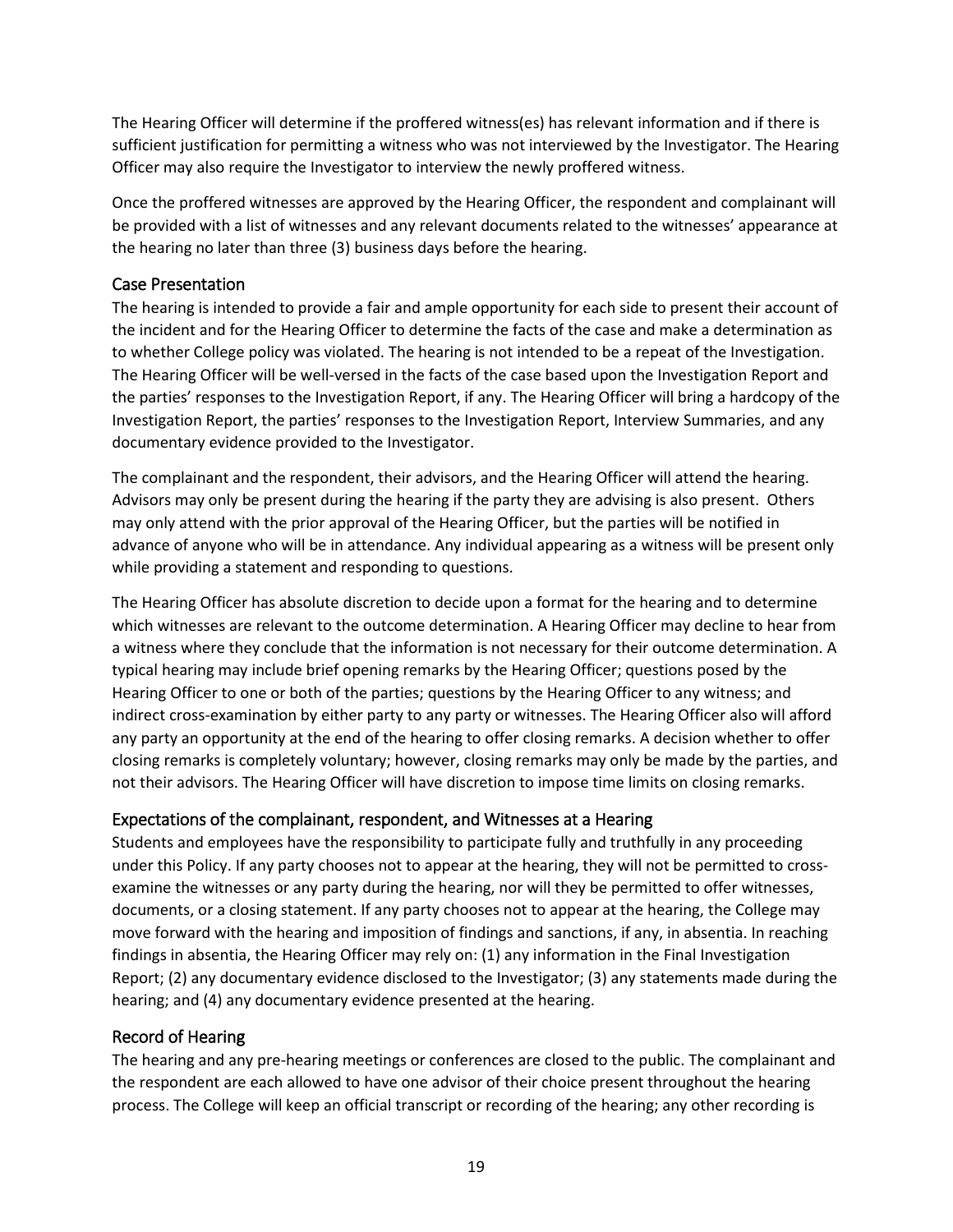prohibited. No recording devices will be permitted in the hearing room, except as arranged by the College. Cell phones must be silenced.

### Standard of Evidence

The Hearing Officer will determine a respondent's responsibility by a preponderance of the evidence. This means that the Hearing Officer will decide whether it is "more likely than not," based upon all the evidence, that the respondent is responsible for the alleged violation(s).

### Notice of Hearing Outcome

 Hearing Officer will issue a written notice of hearing outcome (the "Final Report"), which will contain the determination regarding responsibility and any sanctions will be provided to the parties within fifteen Following the hearing, the Hearing Officer will consider all of the evidence and make a determination, by a preponderance of the evidence, whether the respondent has violated this Policy. In making this determination, the Hearing Officer will independently review and assess all evidence collected and presented at the hearing. Where appropriate, the Hearing Officer may also assess credibility. The Hearing Officer's factual findings, determination of whether a Policy violation occurred, and a summary of the Hearing Officer's rationale in support of the hearing outcome. The Hearing Officer's written (15) business days of the hearing.

### Sanctions and Remedies

 Upon conclusion of the adjudication process, when there is a finding of responsibility, the complainant program or activity. If the Hearing Officer determines that the respondent is responsible for one or more violations of this Policy, the College will issue sanctions commensurate with the violation(s), in will be offered such remedies designed to restore or preserve equal access to the institution's education accordance with this Policy, Section VIII. Sanctions.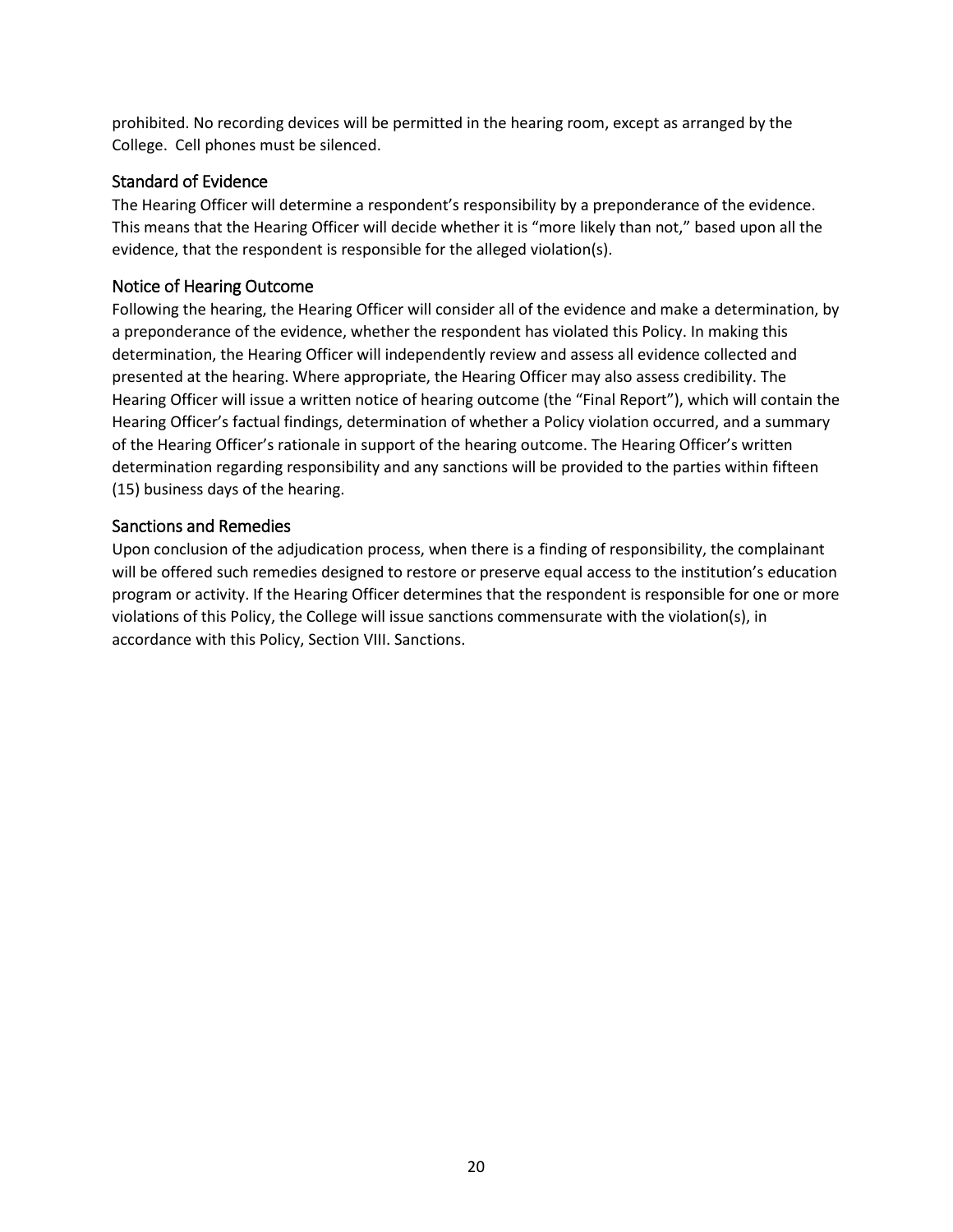# Appendix B: Formal Resolution Process for Non-Title IX Misconduct by an Employee

Appendix B outlines the formal resolution procedures the College follows in resolving a grievance that a person has been subjected to [Non-Title IX Misconduct](file://occnt.ad/occshares/legal/Title%20IX/Occidental.docx#_Non-Title_IX_Misconduct) by an employee in violation of the College's Sexual Misconduct and Harassment Not Covered by Title IX Policy. Employees may have an advisor or union representation of their choice throughout the informal or formal resolution process.

# A. Notice of Investigation

The Title IX Coordinator's written notification to the respondent will state facts sufficient to apprise the respondent of the nature of the allegations, including specifically:

- The complainant's name;
- Nature of the complaint;
- Specific policy violations alleged (e.g., sexual assault, racial harassment, retaliation);
- Dates of alleged policy violations;
- Locations of alleged policy violations;
- Brief description of the incident/ alleged misconduct;
- • An overview of the procedural options and process, including informal resolution and formal resolution;
- The option of an advisor of their choice, which may be a union representative;
- • A statement that the respondent is presumed not responsible for the alleged conduct and that a determination regarding responsibility will be made at the conclusion of the formal resolution process;
- by the Investigator or Hearing Officer during the formal resolution process, consistent with this • A statement that the parties have the right to review and inspect all evidence being considered Policy;
- A description of the College's policy prohibiting retaliation; and
- • A statement regarding the College's policy related to false reports and making knowingly false statements during the formal resolution process.

In the notice to the respondent, the Title IX Coordinator will request a meeting within three (3) days of transmittal of the notice. If the respondent does not respond to the meeting request, the investigation may proceed without the respondent's participation.

# B. Investigation

 investigative team, (which may include a combination of one internal and one external Investigator) (the ("Investigation"). The Title IX Coordinator will notify the parties, in writing, of the name of the The Title IX Coordinator will select a trained internal or external Investigator or a two-person "Investigator") to conduct a reasonable, impartial, and prompt investigation of the complaint Investigator(s).

Reasonable effort will be made to complete the investigation within sixty (60) business days of the date the formal complaint is made or as soon thereafter as practical under the circumstances. The Title IX Coordinator will provide the complainant and the respondent with notice of any delays and give them a new timetable for completion of the investigation.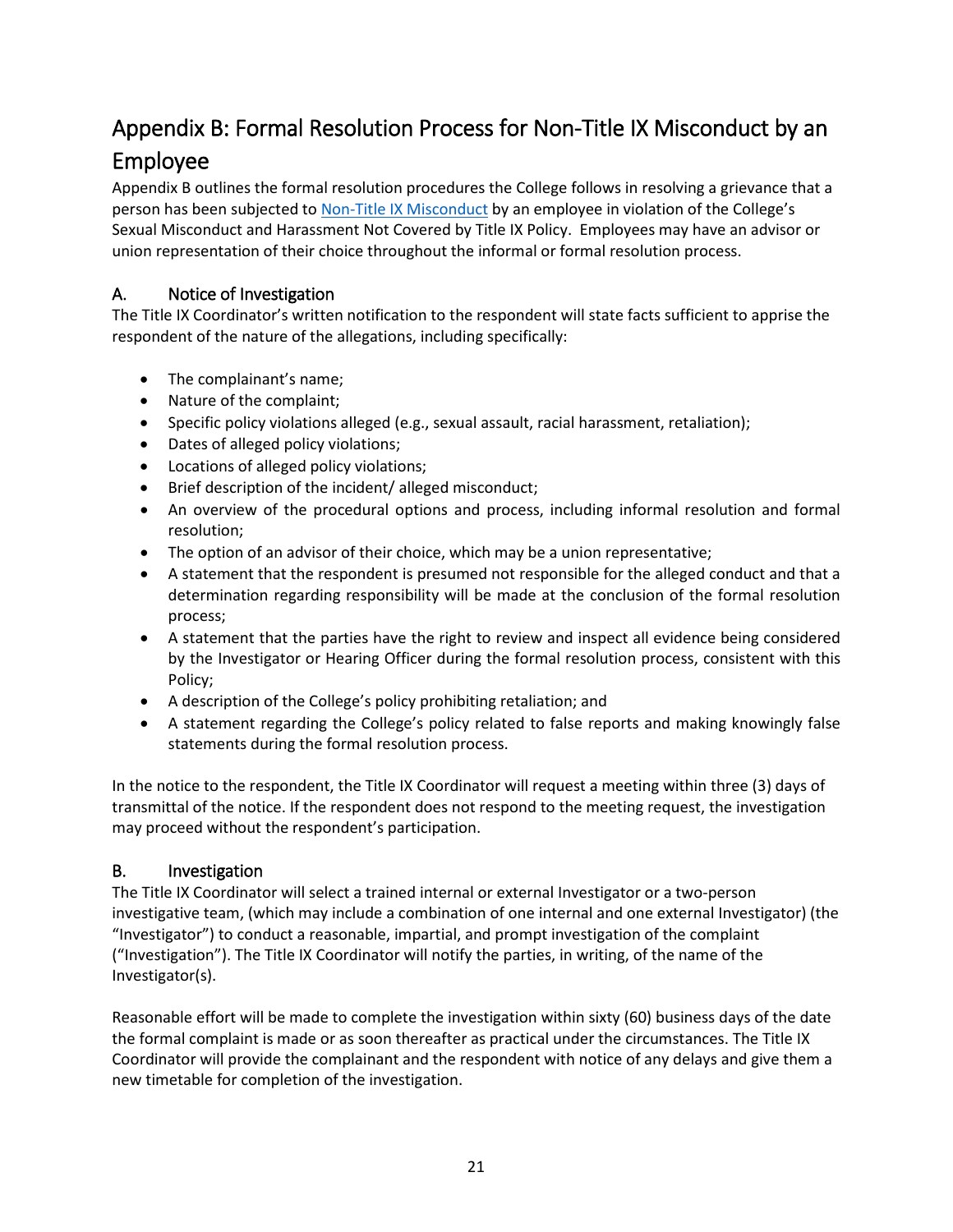The investigation will include an interview(s) with the complainant, the respondent and/or any other person who may have information regarding the incident, each of whom is encouraged to cooperate also conduct follow-up interviews, as necessary. The Investigator will take steps to ascertain the interviewed at the conclusion of the interview, or by providing a copy of the notes and requesting with any investigation. The Investigator may also gather any relevant documents. The Investigator will accuracy of the notes taken in each interview, whether by reading the notes back to the person corrections.

 will provide the information in a secure manner (e.g., by providing digital copies of the materials through a protected, "read-only" web portal). Neither the complainant nor the respondent (or their advisors, including but not limited to family members and/or legal counsel) may copy, remove, photograph, print, image, videotape, record, or in any manner otherwise duplicate or remove the information provided. Any party who fails to abide by this Policy may be subject to discipline. Any further participation in the process. The parties may respond to the Interview Summaries and any The Title IX Coordinator will provide the Interview Summaries and any documentary evidence gathered to the parties for review. Given the sensitive nature of the information provided, the Title IX Coordinator advisor who fails to abide by this Policy may be subject to discipline and/or may be excluded from documentary evidence; the parties will submit any response within ten (10) business days of being notified of their opportunity to review the documents. The parties may respond in one or both of the following ways:

- The parties may provide a written response. The Investigator will incorporate any written response provided by the parties in the Final Investigation Report.
- • The parties may submit a written request for additional investigation. Such requests may include, but are not limited to, the following: (1) request(s) for follow-up interview(s) with existing witnesses to clarify or provide additional information, including offering questions to the Investigator to pose to witnesses; (2) request(s) for interviews with new witnesses; or (3) request(s) to consider new evidence. Any request for additional investigation will explain the reason for the request.

 The Investigator will review the evidence submitted by the parties and conduct any additional factgathering as may be necessary.

In the event the Respondent fails to participate in the Investigation, the College may move forward with the investigation and enforcement of this Policy.

 The Investigator will prepare a final report for the Title IX Coordinator. The report will state (1) the policy has been violated is the preponderance of the evidence standard, i.e., whether it is more likely than not that a violation of College policy occurred. Where applicable, the report will have attached as satisfied that the report is complete, the Investigator will submit the report to the Title IX Coordinator. ultimate finding(s) (e.g., whether the respondent did, or did not, violate College Policy); (2) the specific factual findings in support of the Investigator's ultimate finding(s); and (3) the specific evidence upon which the Investigator relied in making each factual finding. The standard for determining whether the appendices the testimonial and documentary evidence from the Investigation. Once the Investigator is

 preponderance of the evidence, that: The Title IX Coordinator will review the report and assess whether the report demonstrates, by a